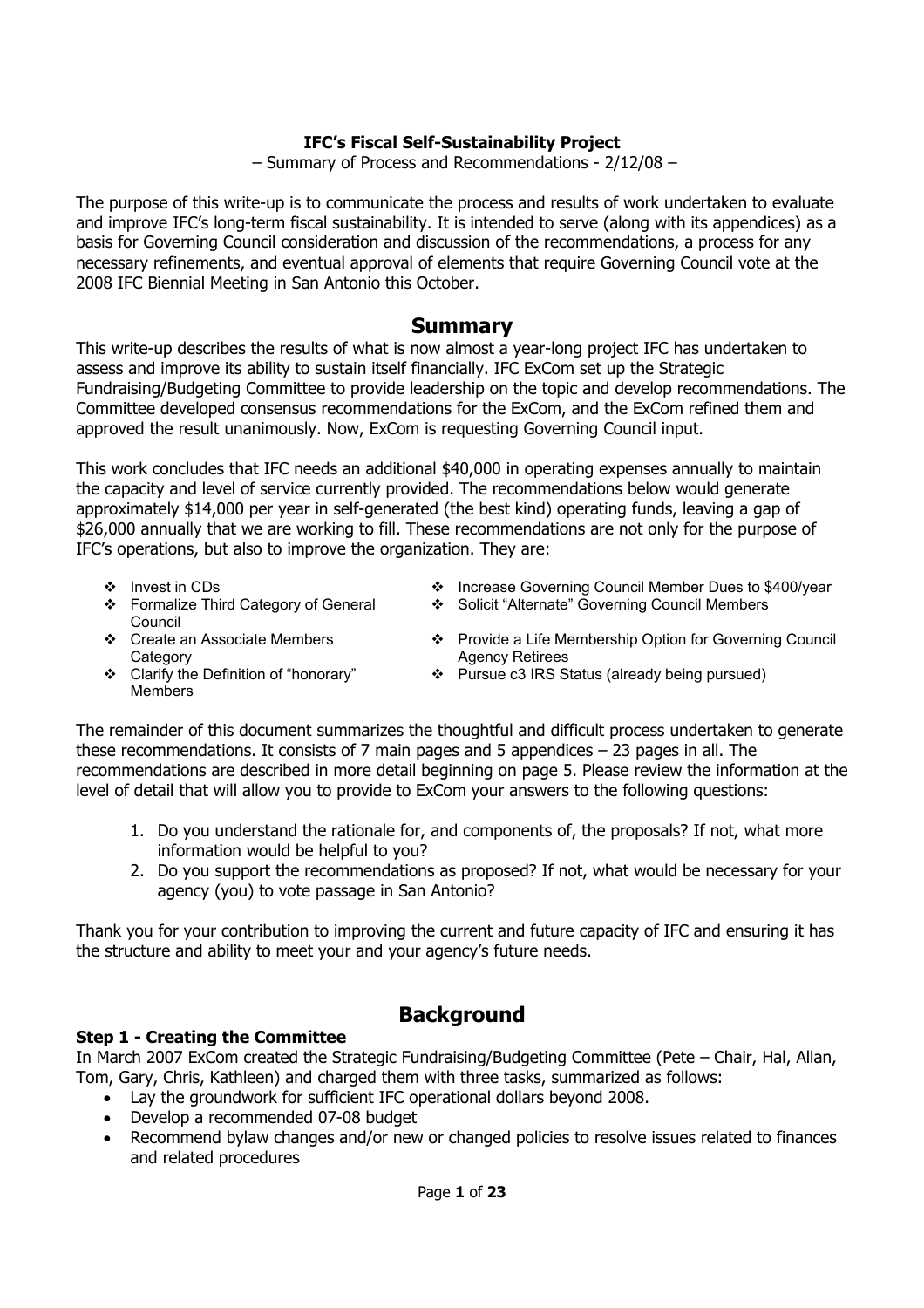The Committee met several times by phone over the spring and summer of 2007. One of the Institute for Conservation Leadership trainers, Meredith Emmett, assisted the group during some deliberations. As outlined below, the Committee generated decisions and tools to help them develop recommendations to ExCom related to the first assignment above (operational dollars). ExCom reviewed and refined the Committee's work, and now requests Governing Council input.

### **Step 2 – Fundraising Goal**

The Committee developed and adopted the goal and assumptions described below during its deliberations. The goal set the stage for the target funds that need to be raised, and is intended to serve as a fundraising goal through 2010.

Goal: Obtain sufficient funds to maintain current levels of operations, including travel scholarships, conference sponsorships, etc., and up to ¾-time contract Executive Director and full-time dedicated office location, space, and records. IFC officers retain financial management responsibilities. ED focus is on organizational development, member services, planning, fundraising, ExCom facilitation, information-sharing, etc. 1/3 of the ED time should be dedicated to general IFC operations and 2/3 dedicated to IFC projects. IFC should generate this money itself, if at all possible, rather than rely on applying to foundations for operational dollars, i.e., IFC operations would be self-sustaining.

Assumptions: At the current ED contract rate, ¾-time ED services and office space would require a budget of \$78,000, which includes all office expense, except phone calls in excess of 150 minutes per month, large copy jobs, and travel expense. Past budgeting has included \$5,000 for ED travel expense, bringing the total needed to \$83,000 per year for ¾-time contract staffing. … If the 1/3-2/3 split between organizational effort and projects is accurate and consistent over the years, and travel expenses are included in operating expenses, \$31,000 is needed annually in operational dollars, and \$52,000 is needed annually in project dollars. If accounting, insurance, and legal expenses total \$3,000/year each, and we continue to incur negligible annual expenses for web services, about \$34,000/year is needed for total staff/contractor operational costs. If the current membership/dues pattern continues, IFC can rely on about \$10,000/year in operational dollars from dues (\$250 each \* 40 members). These dollars need to fund all IFC operational (non-project) activities (e.g., travel grants, conference sponsorships, etc.), not just staffing. If IFC felt that an estimated \$6,000/year is a good estimate of what they'd like to have available for these additional activities and as an annual travel assistance fund, that generates an **IFC additional operational funding goal of \$40,000/year, excluding project dollars**.

### **Step 3 – Logic Model**

These are sometimes called "Impact Models" or something else, but they are used to "map out" an organization, so that those discussing it can see how and what can and should be mobilized to achieve the organization's goals. Normally, the "impact" desired is the starting point in the right column, and those developing the model work backwards (right to left) in defining what outputs are needed to achieve the outcome, then what inputs are needed to generate the outputs, etc. In this case (see Appendix A), we used IFC's vision as the starting point in the right column and worked backwards, addressing both IFC's (as an organization), and the members', strengths. This logic model is based on a model developed for the Hewlett grant, refined by KW in the ED session of the ICL training, refined by the committee, and refined again by the "Seabeck Four" (Hal, Pete, Chris, Kathleen) in the Leadership session of the ICL training in Seabeck, Washington.

### **Step 4 – Brainstorming**

After developing some common understanding of the organization's strengths and niche in the instream flow community, the Committee developed a laundry list of possible ways to raise the target operational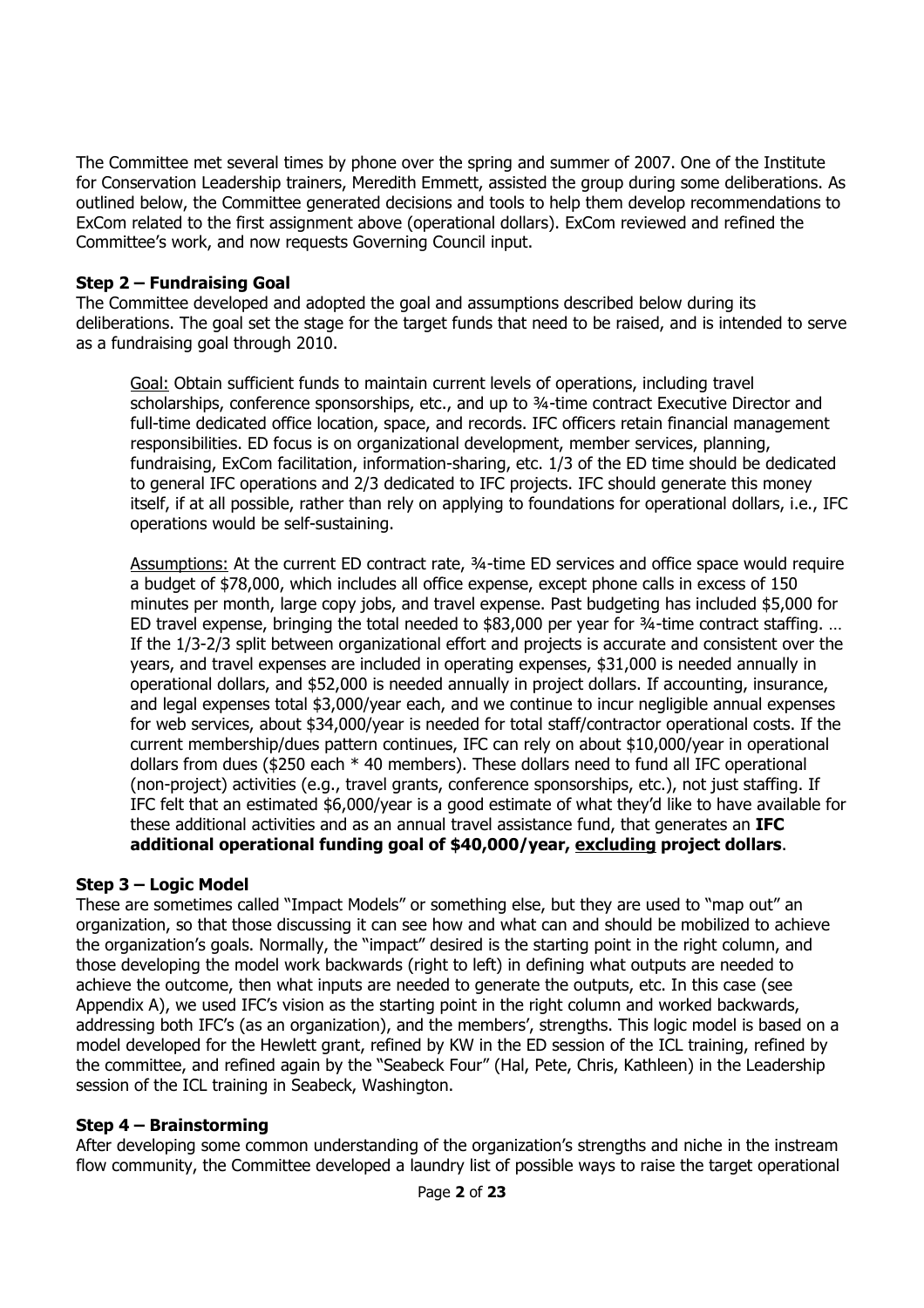dollars and conducted online group brainstorming on the list. If you have a Google account (or want to set one up to see the document we generated) go to http://docs.google.com/View?docid=dd5nb5hh\_3cwtfgn. See Appendix B, Meredith's Matrix, for the list and the results of the brainstorming.

### **Step 5 – Guiding Principles**

Based on what we learned during the previous discussions, as well as past IFC deliberations and information (e.g., membership surveys) we created Guiding Principles for Committee discussions on what was possible/desirable and what wasn't. The Committee drafted them, then refined them. They are copied below.

### **IFC Strategic Fundraising/Budgeting Committee Guiding Principles**

- Maintain states/provinces/territories as decision-makers for IFC
- Contribute to IFC's ability to fiscally sustain itself in the long term
- Recommendations should build on existing IFC strengths and abilities:
	- Members function at the intersection of the technical/scientific issues, politics, public values and legal issues and carry the discussion from beginning to end
	- o Cross-geographic scope
	- $\circ$  Membership holds a huge amount of knowledge and information, some not yet tapped
	- o Recognized authority on ISF issues
- Consider IFC's limitations:
	- o Our critical mass is small and aging (40 members, 20 active)
	- $\circ$  Members have limited time to dedicate to IFC activities
	- $\circ$  Profile of issue has been low within agencies
	- $\circ$  The potential for conflict between IFC principles and applicability to everywhere; there may be areas where we can't go.
	- $\circ$  Most members are biologists (i.e., limited membership diversity to tap for multi-disciplinary projects)
- Honor what people value about IFC:
	- $\circ$  The "safe haven" element where IFC members feel they can freely express amongst peers their strategies and frustrations
	- o The listserv is uncluttered
	- $\circ$  The ability to network with people whose opinions you value
	- o Affordability
- Try to incorporate suggestions members have made for changes (e.g., more diversity, new blood, different products, greater participation, etc.).
- Don't change too much too fast; maintain flexibility.
- Recommendations should generate more benefit than they cost.

### **Step 6 – Refining the Ideas**

Using past work, the Committee then tried to see if there were any packages they might refine from the brainstorming – any combinations of actions that might meet the Guiding Principles. They also calculated what revenue generation might occur with such options. The result (now outdated) is included as Appendix C: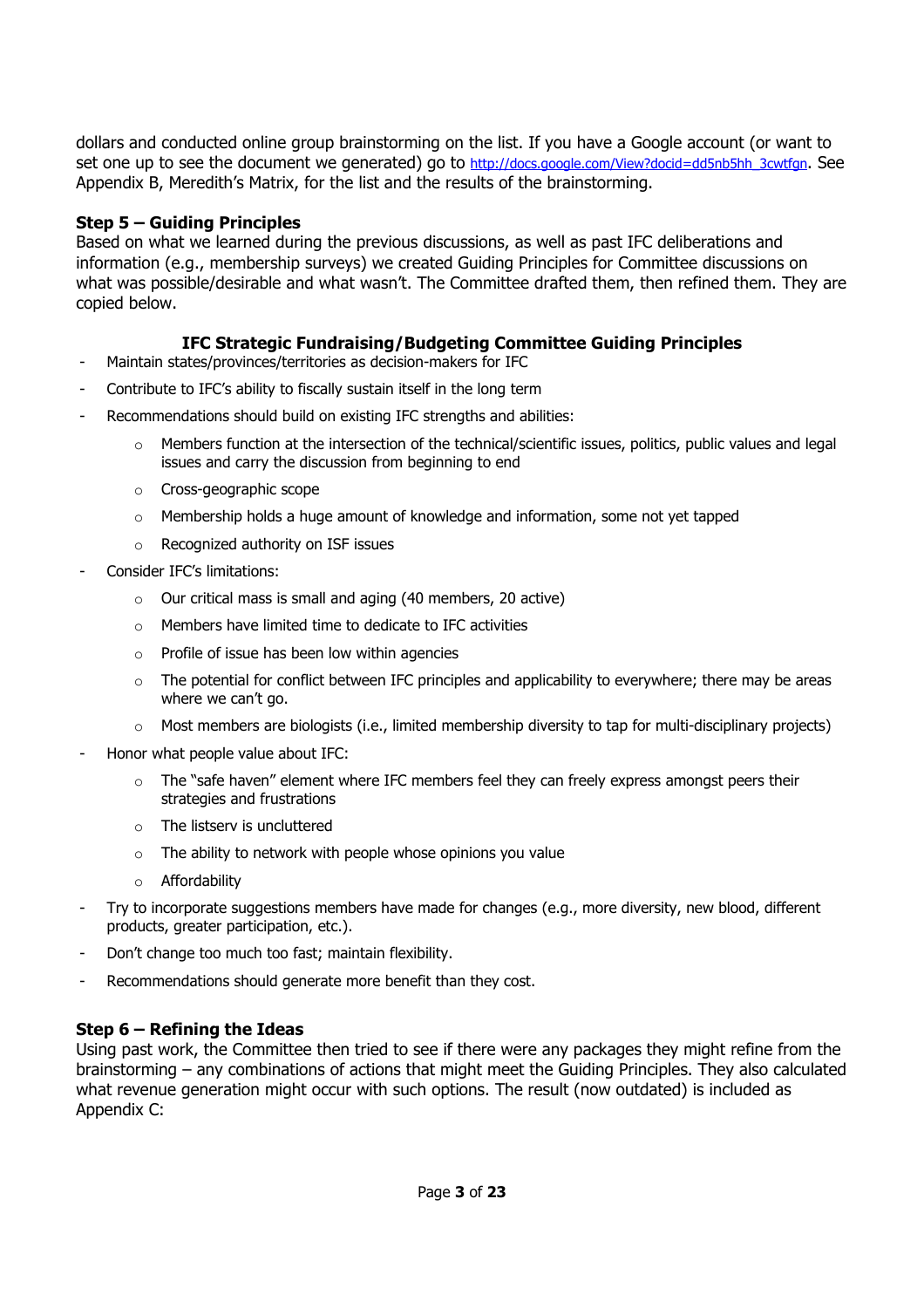## **Step 7 – Confer with Legal Counsel on How Exclusive we can be**

There was some concern as to the extent to which IFC could limit membership being both a non-profit and an association of agencies, as noted at the end of Appendix C. They conferred with IFC's legal counsel, Chris Harris, on these questions. The result of that exchange is included as Appendix D.

## **Step 8 – Board Self-Assessment and the "Seabeck Four"**

Preceding their July call, ExCom had the opportunity to complete a Board Self-Assessment, in part to provide some guidance to their members participating in the Leadership Team portion of the ICL training. The self-assessment showed that ExCom felt that overall IFC was least successful in "renewing the board" and "developing new leaders".

The Seabeck Four had a chance to further evaluate some organizational issues within the Workshop context and prepared a recommended set of options to bring to the Committee. Hal wrote a paper justifying the group's suggestions, which was then further refined by phone and e-mail. (See Appendix E. Please consider this appendix as representing a "snapshot in time"; recommendations listed in it were further refined by the Committee and ExCom to generate those described herein.)

### **Step 9 – Committee Consensus Adoption of Organizational Recommendations**

The Committee adopted the Seabeck Four organizational recommendations unanimously on their 9/14 call, including related Bylaw recommendations and a revenue analysis and prepared a packet for ExCom consideration of their results. The Committee also approved a budget format and some additional Bylaw fixes to address IFC fiscal procedures, but these topics are being pursued in separate processes, so are not detailed here.

### **Step 10 – ExCom/Committee Preparation for Governing Council Consideration of Recommendations**

The Committee's process and recommendations were introduced to ExCom on their 9/24 conference call, with the Committee encouraging adoption of the recommendations and approval to prepare them for Governing Council consideration. The recommendations were then discussed in detail by the ExCom at their October in-person meeting in Denver. The recommendations were refined and adopted unanimously, including the suggestion for a Governing Council E-Dialogue on the recommendations as a final step towards preparing a packet for vote in October. The Committee met by phone on 2/1 to craft a suggested packet for proposed ExCom dissemination to the Governing Council, including discussion questions and a process for effective e-dialogue on the proposals. ExCom discussed the Committee's recommendations on their 2/8 call and agreed to seek focused input on the proposals from the Governing Council. The recommendations, and the resulting Revenue Analysis, are summarized beginning on the next page.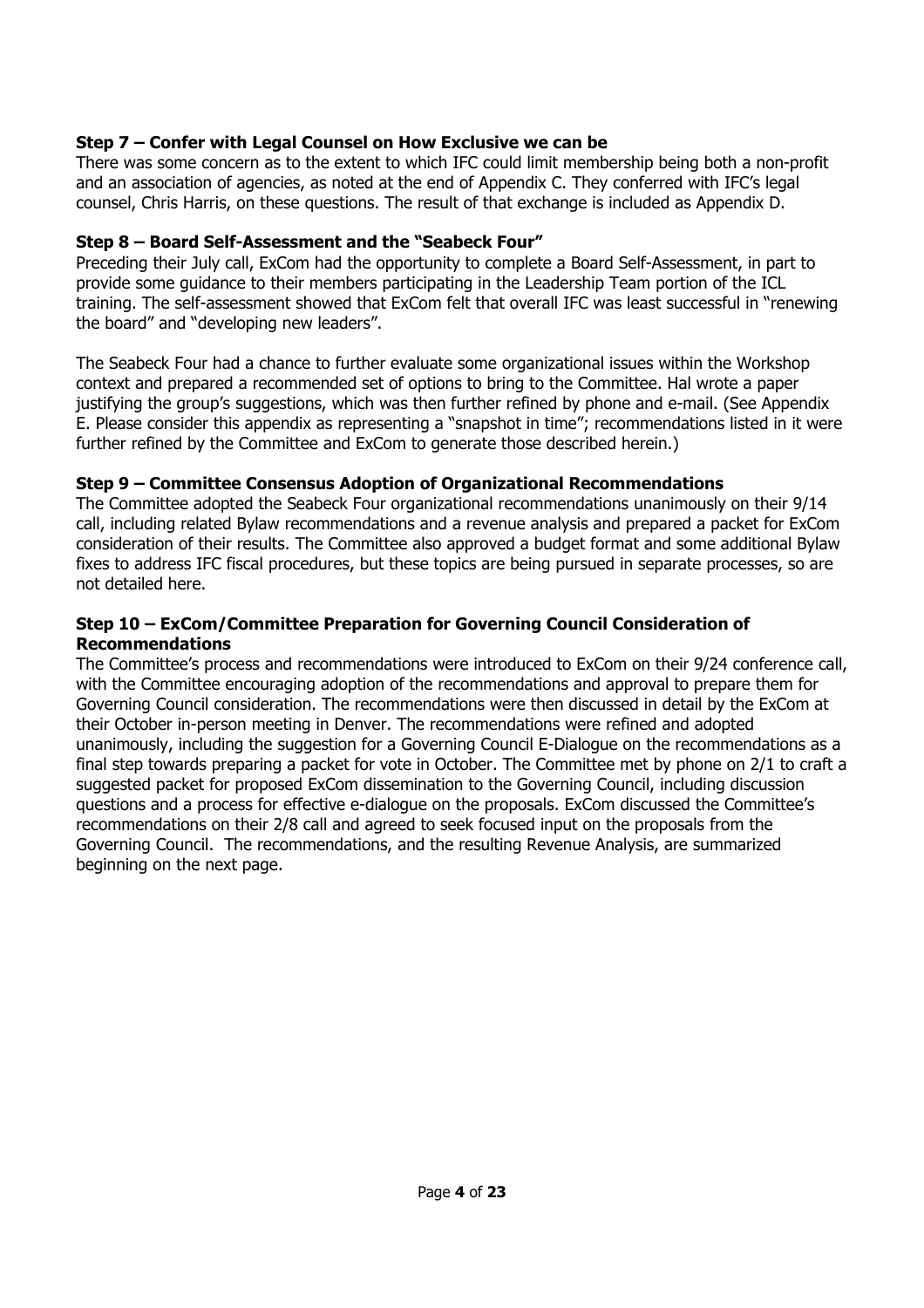|                                                                                                 | <b>Committee/ExCom Consensus Recommendation - Rationale and Revenue Analysis</b>                                                                                                                                                                                                                                                                                                                                                                                                                                                                                                                                                                                                                                                                                                                                                                                                                                                                                                                                                                                                                                                                                                                                                                                                                                                                                                                                                                                                                                   |                                                                                                              |
|-------------------------------------------------------------------------------------------------|--------------------------------------------------------------------------------------------------------------------------------------------------------------------------------------------------------------------------------------------------------------------------------------------------------------------------------------------------------------------------------------------------------------------------------------------------------------------------------------------------------------------------------------------------------------------------------------------------------------------------------------------------------------------------------------------------------------------------------------------------------------------------------------------------------------------------------------------------------------------------------------------------------------------------------------------------------------------------------------------------------------------------------------------------------------------------------------------------------------------------------------------------------------------------------------------------------------------------------------------------------------------------------------------------------------------------------------------------------------------------------------------------------------------------------------------------------------------------------------------------------------------|--------------------------------------------------------------------------------------------------------------|
| Recommen-<br>dation                                                                             | <b>Rationale</b>                                                                                                                                                                                                                                                                                                                                                                                                                                                                                                                                                                                                                                                                                                                                                                                                                                                                                                                                                                                                                                                                                                                                                                                                                                                                                                                                                                                                                                                                                                   | <b>Revenue</b><br><b>Analysis</b>                                                                            |
| <b>Invest in</b><br><b>CDs</b>                                                                  | IFC needs to retain a fiscal reserve, proposed at \$20,000. We can earn more<br>on this reserve than if we continue to retain it in the checking account. The<br>goal would be to maintain some liquidity, but earn more than the minimal<br>checking interest we currently receive. The revenue analysis assumes<br>investment of \$10K in a 6-9-month CD, then another \$10K 6 months later; the<br>result being a rotating liquidity option, but some additional interest income.<br>Conference planning may add more uncertainty to the ability to maintain<br>sufficient reserves on a reliable basis.                                                                                                                                                                                                                                                                                                                                                                                                                                                                                                                                                                                                                                                                                                                                                                                                                                                                                                        | Generates<br>additional<br>\$1,000/yr @<br>\$20,000<br>investment                                            |
| <b>Increase</b><br><b>Governing</b><br><b>Council</b><br><b>Member</b><br>Dues to<br>\$400/year | Inflation brings \$250 in 1997 to \$321 in 2007. With staff, IFC is providing a<br>higher level of service and has higher expenses, hence the recommendation to<br>increase dues above the amount needed to correct for inflation. Many similar<br>organizations charge much higher rates in annual dues. Along with this<br>recommendation is the proposal to remove the dues provisions from the<br>bylaws and put it in a policy. Drafts of these elements will be provided in<br>preparation for San Antonio. The increased dues rates, if adopted, would take<br>effect in 2009.                                                                                                                                                                                                                                                                                                                                                                                                                                                                                                                                                                                                                                                                                                                                                                                                                                                                                                                              | Generates<br>additional<br>\$6,000 per<br>year @ \$400<br>dues rate and<br>40 member<br>agencies per<br>year |
| <b>Formalize</b><br><b>Third</b><br><b>Category of</b><br><b>General</b><br><b>Council</b>      | IFC Bylaws currently define three classes of General Council members;<br>emeritus, honorary, and "employees of state, provincial and territorial agencies<br>eligible for governing council membership". The Bylaws envision these "other<br>agency" members paying \$25/year to be General Council members. We<br>currently have 17 non-paying "other" staff of Governing Council agencies that<br>are on our listserv. In order to increase the diversity and volunteer pool for<br>IFC, the Committee and ExCom felt working to increase this member class<br>(and charge them accordingly) would achieve multiple organizational and fiscal<br>benefits. The Revenue Analysis assumes an average of one General Council<br>dues-paying member per Governing Council member state/province. We<br>propose the combined Governing and General Council dues would be included<br>in the annual renewal invoices. For example, if a state or province wished to<br>continue to have two additional staff on the IFC listsery and that would be<br>invited to attend IFC meetings and participate in IFC projects, their annual<br>renewal rate would be the agency rate, plus \$50 for the two others, who<br>would be formalized as General Council members. IFC Bylaws already allow<br>General Council members to be elected to Regional Director positions, and<br>formalizing this area of membership will increase active participation, and<br>widen the number and breadth of expertise in the membership. | Generates<br>additional<br>\$1,000/year if<br>40 General<br>Council<br>members @<br>current \$25/yr<br>rate  |
| <b>Solicit</b><br>"Alternate"<br><b>Governing</b><br><b>Council</b><br><b>Members</b>           | Where flow-related fish and wildlife authority (not just work) has been<br>delegated (e.g., to the Department of Fisheries and Oceans Canada), the<br>current Bylaws allow a representative of the delegatee agency/entity to<br>become a Governing Council member (referred to in the current Bylaws as an<br>"alternate" member). The proposal is to actively solicit these memberships,<br>which are likely most applicable to Canada. Presumably other staff of these<br>agencies could also join as General Council members.                                                                                                                                                                                                                                                                                                                                                                                                                                                                                                                                                                                                                                                                                                                                                                                                                                                                                                                                                                                  | Generates<br>additional<br>\$800/year if 2<br>Alternate<br>members<br>added at<br>\$400/yr dues<br>rate      |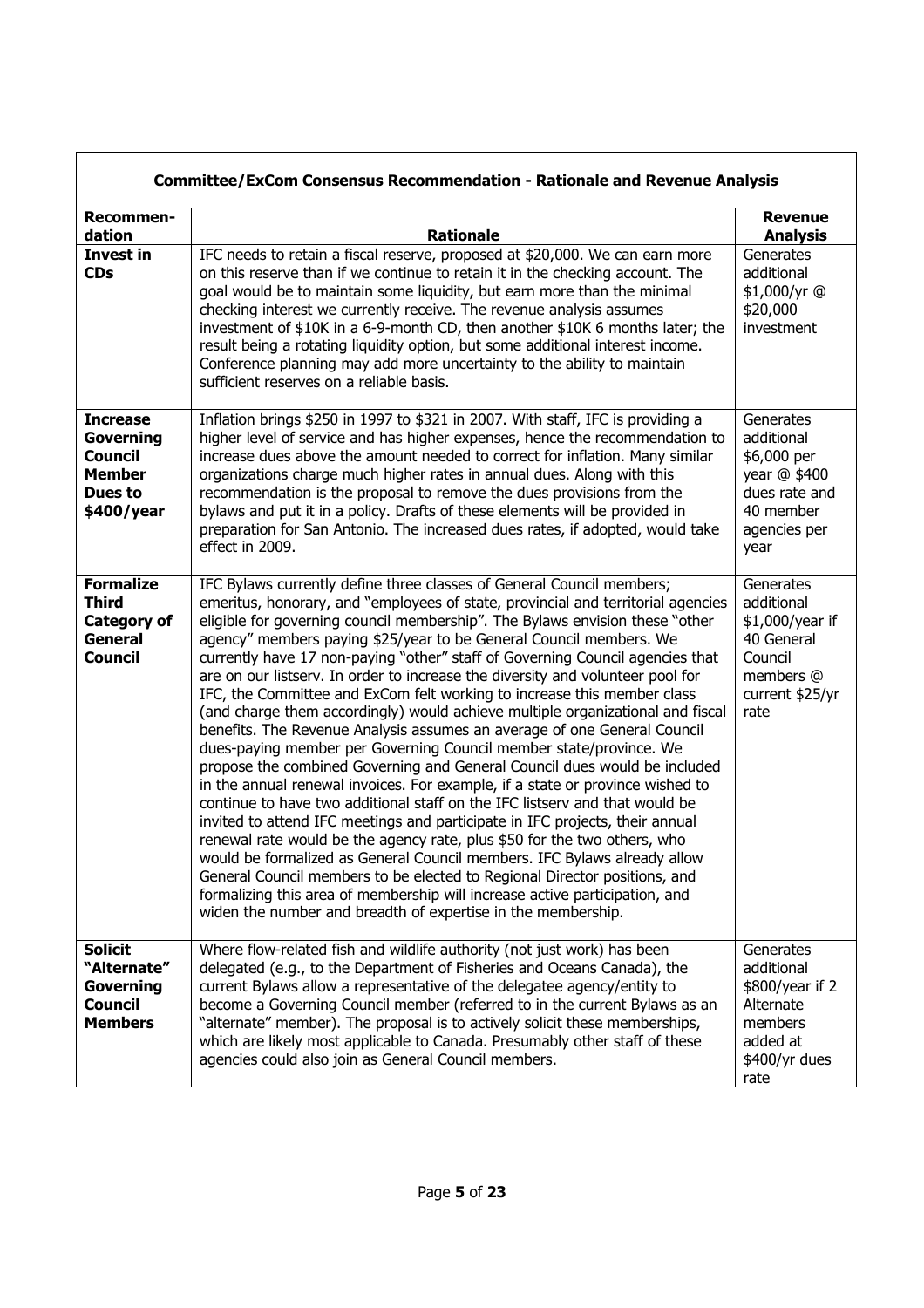|                                                                                                                 | <b>Committee/ExCom Consensus Recommendation - Rationale and Revenue Analysis</b>                                                                                                                                                                                                                                                                                                                                                                                                                                                                                                                                                                                                                                                                                                                                                                                                                                                                                                                                                                                                                                                                                                                                                              |                                                                                                                                                                                                                                                                          |
|-----------------------------------------------------------------------------------------------------------------|-----------------------------------------------------------------------------------------------------------------------------------------------------------------------------------------------------------------------------------------------------------------------------------------------------------------------------------------------------------------------------------------------------------------------------------------------------------------------------------------------------------------------------------------------------------------------------------------------------------------------------------------------------------------------------------------------------------------------------------------------------------------------------------------------------------------------------------------------------------------------------------------------------------------------------------------------------------------------------------------------------------------------------------------------------------------------------------------------------------------------------------------------------------------------------------------------------------------------------------------------|--------------------------------------------------------------------------------------------------------------------------------------------------------------------------------------------------------------------------------------------------------------------------|
| <b>Create</b><br><b>Associate</b><br><b>Members</b><br>Category                                                 | In addition to Governing and General Council members, there would be a third<br>category for IFC membership, Associates. Due to concerns about moving too<br>far too fast, and interest in keeping the listserv relatively uncluttered, a<br>maximum of 20 would be added in 2009. For geographic diversity, regional<br>Governing Council members (by consensus) would each be able to nominate<br>1/5 of the Associate members. The Associate membership invitation would be<br>to an individual person, not an organization, who shares IFC's mission and<br>vision. The process would be nomination through the IFC region and invitation<br>by the Executive Committee. The Associate membership would be non-<br>voting and not eligible to be an IFC officer, but can otherwise participate<br>in IFC activities and use the IFC listserv and members-only website. The<br>membership would be approved on an annual basis by the Executive<br>Committee. For purposes of revenue analysis, the annual dues rate for the<br>new Associates has been assumed to be \$250. This presumes the Governing<br>Council dues are increased, as a lower rate for Associates should be invoked<br>due to their inability to vote or hold office. | Generates<br>additional<br>\$5,000/yr with<br>20 Associate<br>members at<br>\$250 annual<br>dues.                                                                                                                                                                        |
| <b>Provide Life</b><br><b>Membership</b><br><b>Option for</b><br>Governing<br><b>Council</b><br><b>Retirees</b> | This suggestion was intended to accommodate retirees as continuing IFC<br>members, at a rate that was commensurate with possible declining income<br>over the retirement period. The proposed Life Membership rate is a one-time<br>payment of \$150. However, if the candidate paid General Council dues as an<br>IFC emeritus member after retiring from the relevant Governing Council<br>agency, their Life Membership cost would be \$150, less the accumulated total<br>of their post-separation General Council dues. The Revenue Analysis presumes<br>few of these; one every other year on average (and no crediting). Presuming<br>approval of removal of dues provisions from the Bylaws, this element would be<br>detailed in the subsequent IFC Dues Policy, including the clarification that this<br>applies to retiree emeritus members only.                                                                                                                                                                                                                                                                                                                                                                                  | Generates<br>additional<br>\$75/year if<br>assume 1 life<br>membership<br>purchased<br>every 2 years.                                                                                                                                                                    |
| <b>Clarify</b><br><b>Definition of</b><br>"Honorary"<br><b>Members</b>                                          | The proposal is to clarify in the Bylaws that Honorary member (one of the<br>three classes of General Council membership) will be those "have provided<br>extraordinary service to IFC as determined by a vote of the Excom". This is the<br>result of interest in not incurring debates from those that have provided<br>service to IFC that they should be Honorary members (i.e., non-dues-paying).                                                                                                                                                                                                                                                                                                                                                                                                                                                                                                                                                                                                                                                                                                                                                                                                                                        | No specific<br>fiscal<br>implications                                                                                                                                                                                                                                    |
| Pursue c3<br><b>IRS Status</b>                                                                                  | Because of the immediacy of this need, the process is already underway to<br>revise the Bylaws as recommended by Counsel to initiate the c3 application<br>process at IRS.                                                                                                                                                                                                                                                                                                                                                                                                                                                                                                                                                                                                                                                                                                                                                                                                                                                                                                                                                                                                                                                                    | No specific<br>fiscal<br>implications,<br>but will save<br>15% in future<br>foundation<br>funds that do<br>not need to go<br>through fiscal<br>sponsor, as<br>well as likely<br>partially<br>improve overall<br>access to<br>private capital<br>and individual<br>donors |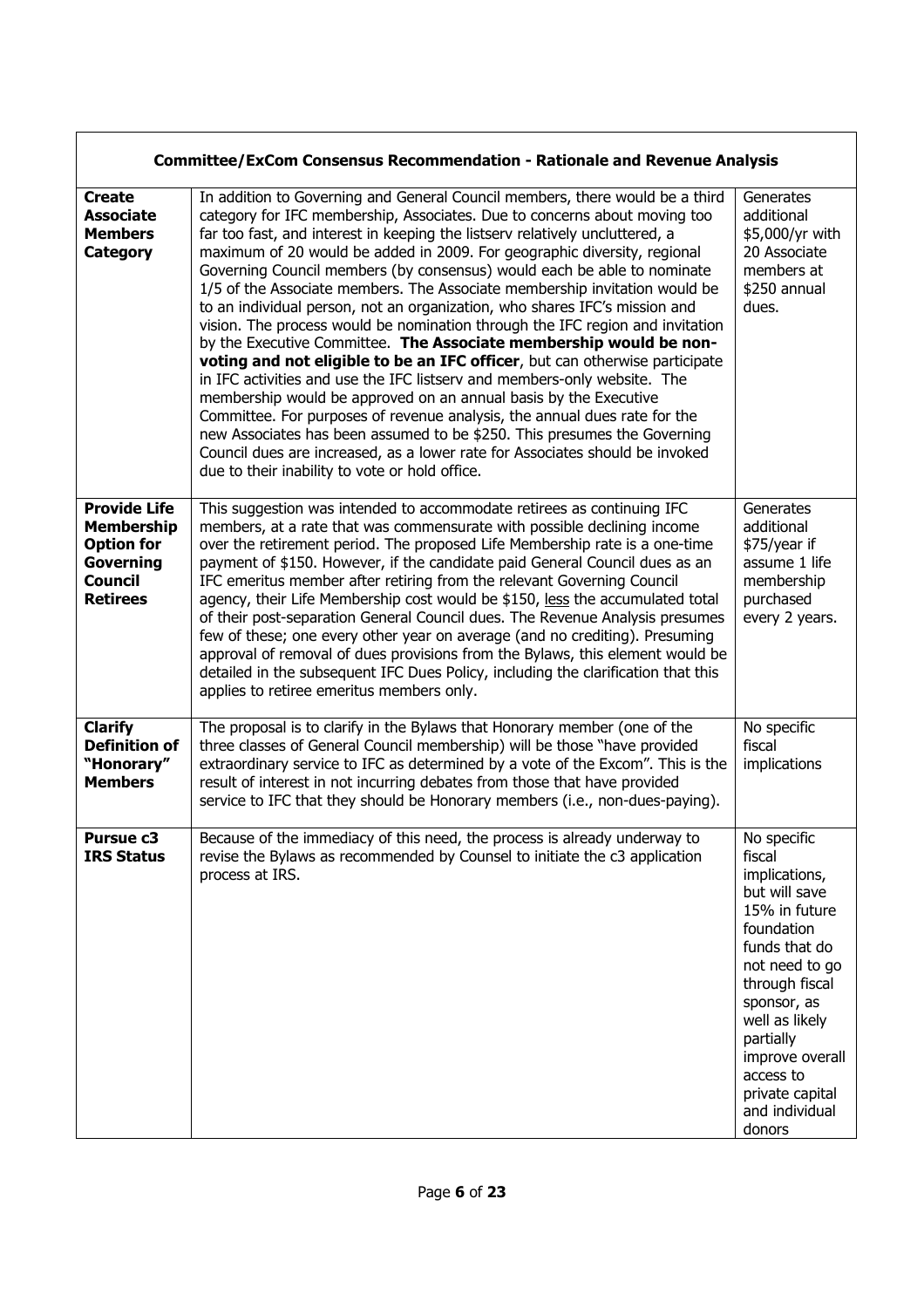## **Next Steps/Challenges Remaining**

Operational funds from the Hewlett Foundation will run out by mid-2008. Although we will have some ongoing project funds (IIPFI), there are no secure operational funds to make up the remainder of the projected \$40K operational needs, less what the above changes can generate (approximately \$14,000 per year). So, the recommendations represent the most the Committee and ExCom felt could be reasonably added as self-generated operating income, but falls short of the goal by \$26,000 annually. In addition, the Committee did not provide recommendations related to future project funds, as the type of desired future projects are uncertain.

As a result there are several other areas in which we are currently experimenting or recommend as priority proposals to make up the difference in needed operating funds in the long term, described below. Conversion to c3, and diversifying the membership, will help in all these areas.

- National/Regional Conference(s): We are currently planning a national conference, in part to raise IFC funds. The success of this as a fundraising tool will be evaluated after the event, including whether a national focus is the appropriate scope for both topical and member benefit as well as fundraising opportunities. National conference fundraising goal is \$50,000, but we won't know for a long time if that's realistic.
- Major Donor Program: We have been successful in obtaining the Hewlett capacity-building funds, in part due to the "start-up" staffing condition over the last two years. Many private foundations are not inclined to fund organizations made up of agencies, and many have closed the door to us due to our IRS c6 status. We have translated the effort into raising funds for the 08 conference that will then become operating funds. We are also laying the groundwork to ask Hewlett for continued operational funds, and pursuing a switch to c3 IRS status. C3 status will allow us to pursue other sources of operating funds as well, beyond foundation sources (e.g., 1% for the Planet, etc.)
- \* Sponsored "Case Study" Publications on an Ongoing Basis: The conference model (raising sponsorship funds that can be used for overall operations) may also apply to the suggestion that IFC produce two case studies per year in booklet format beginning in 2009 – we would raise sponsorship monies for these projects in excess of the team costs necessary to produce and disseminate the products, as well as charge non-members for the products. This approach would also create an ongoing operational goal for which IFC can plan additional fundraising and member involvement. At this point, IFC has no specific plans for activities to pursue in 2009 or beyond. It could benefit the organization to define some baseline products that are pursued on a regular basis and that could be a rallying point for fundraising.
- \* Further Promotion of IFC Products: Other aspects from the original (2005) fundraising strategy are still being invoked, including book promotion, though no advertising has been undertaken.

The above are ideas brought forth by the Committee, which also recommends that IFC use the results of the IIFPI project, and the Action Planning at FLOW 2008, to evaluate what its "next chapter" will be, and how it can best benefit its members, fulfill its unique niche in the instream flow community, and be fiscally self-sustaining. The earlier some of these ideas can be generated, the sooner fundraising can be initiated to support them.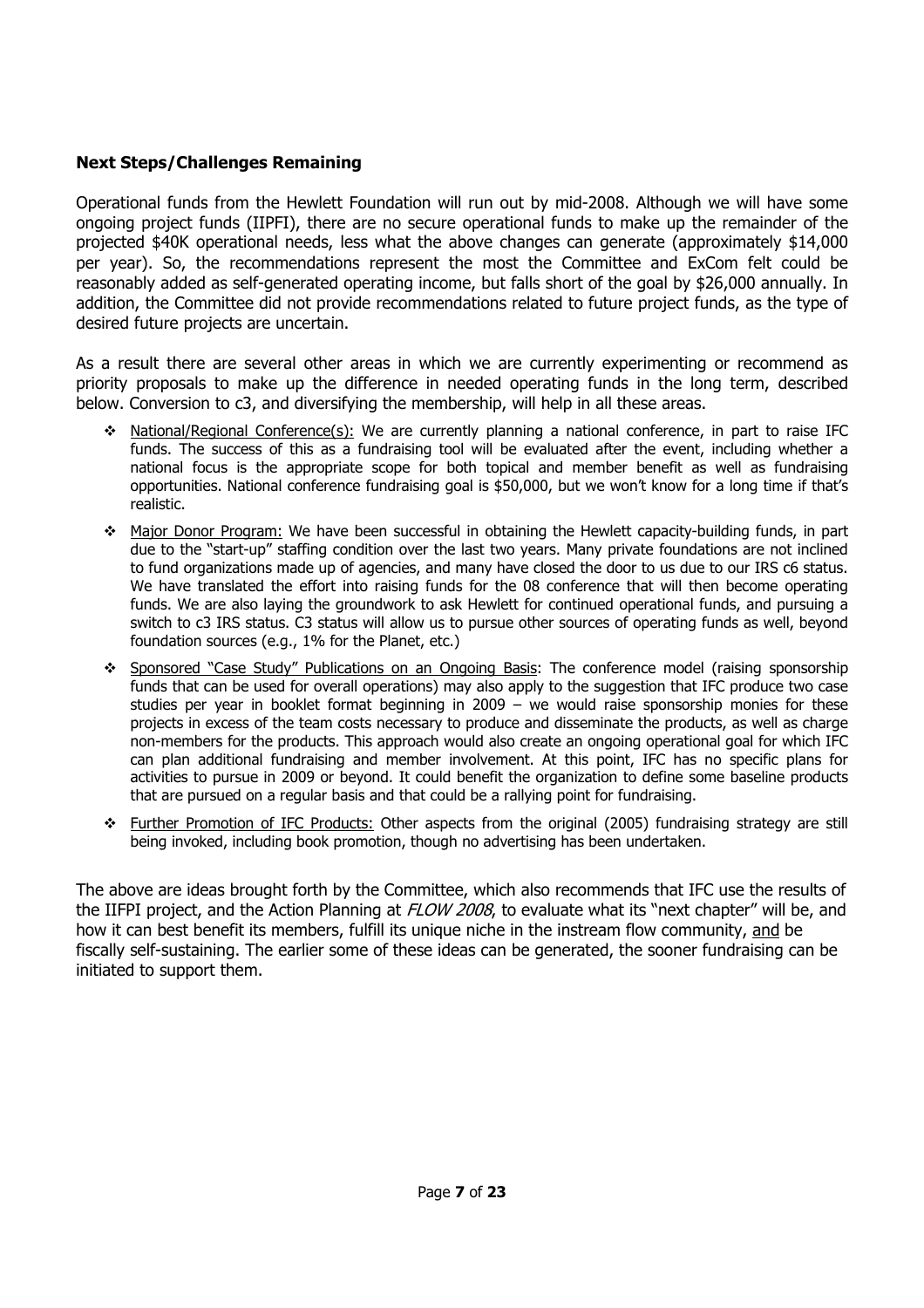| Instream Flow Council (IFC) Working Logic Model - 9/18/07 Draft                                                                                                                                                                                                                                                                                                                                                                                                   |                                                                                                                                                                                                                                                                                                                                                                                                                                                                                                                                                                                                                                                                                                                                                                                                                                                                                                    |                                                                                                                                                                                                                                                                                                                                                                                                                                                                                                                                                                                                        |                                                                                                                                                                                                                                                                                                                                                                                                                                                                                                                                                                                                                          |                                                                                                                                                                                                                                                                                                                                                                                                                                                                                                                                                                                                                                                                                                                                                                                                                                                                                                                                                                                                                                                 |                                                                                                                                                                           |
|-------------------------------------------------------------------------------------------------------------------------------------------------------------------------------------------------------------------------------------------------------------------------------------------------------------------------------------------------------------------------------------------------------------------------------------------------------------------|----------------------------------------------------------------------------------------------------------------------------------------------------------------------------------------------------------------------------------------------------------------------------------------------------------------------------------------------------------------------------------------------------------------------------------------------------------------------------------------------------------------------------------------------------------------------------------------------------------------------------------------------------------------------------------------------------------------------------------------------------------------------------------------------------------------------------------------------------------------------------------------------------|--------------------------------------------------------------------------------------------------------------------------------------------------------------------------------------------------------------------------------------------------------------------------------------------------------------------------------------------------------------------------------------------------------------------------------------------------------------------------------------------------------------------------------------------------------------------------------------------------------|--------------------------------------------------------------------------------------------------------------------------------------------------------------------------------------------------------------------------------------------------------------------------------------------------------------------------------------------------------------------------------------------------------------------------------------------------------------------------------------------------------------------------------------------------------------------------------------------------------------------------|-------------------------------------------------------------------------------------------------------------------------------------------------------------------------------------------------------------------------------------------------------------------------------------------------------------------------------------------------------------------------------------------------------------------------------------------------------------------------------------------------------------------------------------------------------------------------------------------------------------------------------------------------------------------------------------------------------------------------------------------------------------------------------------------------------------------------------------------------------------------------------------------------------------------------------------------------------------------------------------------------------------------------------------------------|---------------------------------------------------------------------------------------------------------------------------------------------------------------------------|
| <b>Sources</b> (where<br>the resources<br>come from)                                                                                                                                                                                                                                                                                                                                                                                                              | <b>IFC Member Strengths</b>                                                                                                                                                                                                                                                                                                                                                                                                                                                                                                                                                                                                                                                                                                                                                                                                                                                                        | <b>Activities (IFC)</b>                                                                                                                                                                                                                                                                                                                                                                                                                                                                                                                                                                                | <b>Activities (instream</b><br>flow community)                                                                                                                                                                                                                                                                                                                                                                                                                                                                                                                                                                           | <b>Outputs/Conditions</b>                                                                                                                                                                                                                                                                                                                                                                                                                                                                                                                                                                                                                                                                                                                                                                                                                                                                                                                                                                                                                       | Impact                                                                                                                                                                    |
| Web<br>- Foundation<br>funds<br>- proceeds from<br>books and<br>management projects<br>activities<br>- volunteer<br>webmaster<br>- AFWA<br>- Member dues<br>resources<br><b>Resources</b><br>(e.g., talent,<br>money, facilities,<br>equipment, time)<br>- member time<br>and expertise<br>- listserv<br>historical perspective<br>- meetings<br>- books<br>projects<br>- website<br>- commitment to help<br>- ED/office<br>- operational<br>and project<br>funds | - ability to provide credible information to public<br>- an established working relationship with and<br>legitimate role with the public<br>- experience working with varied aspects of water<br>- summarizing and applying science<br>- experience with (and critique of) laws and<br>policies related to instream flow<br>- Public Trust mandate to manage riverine<br><b>IFC Organizational Strengths</b><br>- Based on advancement of PTD principles<br>- Access to deep combined knowledge, and<br>- objectivity (including perceived)<br>- ability to summarize "state of the art" science<br>and problem solving strategies<br>- broad geographic coverage (US and Canada)<br>- networking/learning from each other<br>- "safe haven" (i.e., a relatively secure forum where<br>members can exchange ideas without concern for retribution<br>from other water interests or administrators) | - information-<br>sharing between<br>members and<br>between IFC and<br>public<br>- encouraging and<br>supporting agency<br>action/support with<br>respect to instream<br>flows<br>- supporting and<br>encouraging<br>members<br>personally and in<br>developing their<br>instream flow<br>programs and<br>activities through<br>information and<br>networking forums<br>and projects<br>- bringing resources<br>to bear to meet<br>member needs<br>- assisting with law<br>and policy<br>development (upon<br>request)<br>- peer review of<br>studies and reports<br>done by or for<br>member agencies | - design and conduct<br>effective scientific<br>studies<br>- effective<br>interpretation of<br>scientific studies<br>- using existing policy<br>tools to protect and<br>restore flows<br>- raising public<br>awareness of<br>importance of<br>instream flow<br>- communicating the<br>impacts of NOT<br>protecting instream<br>flow<br>- advocating for more<br>effective laws and<br>policies for instream<br>flow protection and<br>restoration<br>- advocating for open<br>processes and<br>transparent decision-<br>making regarding<br>water allocation<br>- coordinating with<br>others in the above<br>activities | - Public is knowledgeable and<br>actively supportive of instream flow<br>- Public advocates for laws and<br>policies that recognize instream<br>flow at least on par with<br>diversionary uses<br>- Appropriate forums exist for public<br>to express support for instream flow<br>and affect related decisions<br>- Proper scientific tools are<br>available and used to quantify<br>needed flows and properly trained<br>staff are able to interpret results and<br>present them to public<br>- public laws and policy provide<br>effective tools (including budgets<br>and enforcement mechanisms) to<br>protect and restore flow<br>- credible and persuasive<br>information on the benefits of<br>instream flow is available to public<br>- enforcement of instream flow is<br>provided where needed<br>- economic and population<br>conditions exist that allow water<br>use beyond absolute basic human<br>needs<br>- Riverine conditions are effectively<br>monitored to document the effects<br>of negotiated/mandated flow<br>regimes | <b>IFC</b><br>Vision:<br>All rivers<br>in the<br>U.S./Cana<br>da have<br>instream<br>flows that<br>sustain<br>important<br>ecological<br>processes<br>in the long<br>run. |

# **Appendix A – IFC Strategic Fundraising/Budgeting Committee Logic Model – 2007**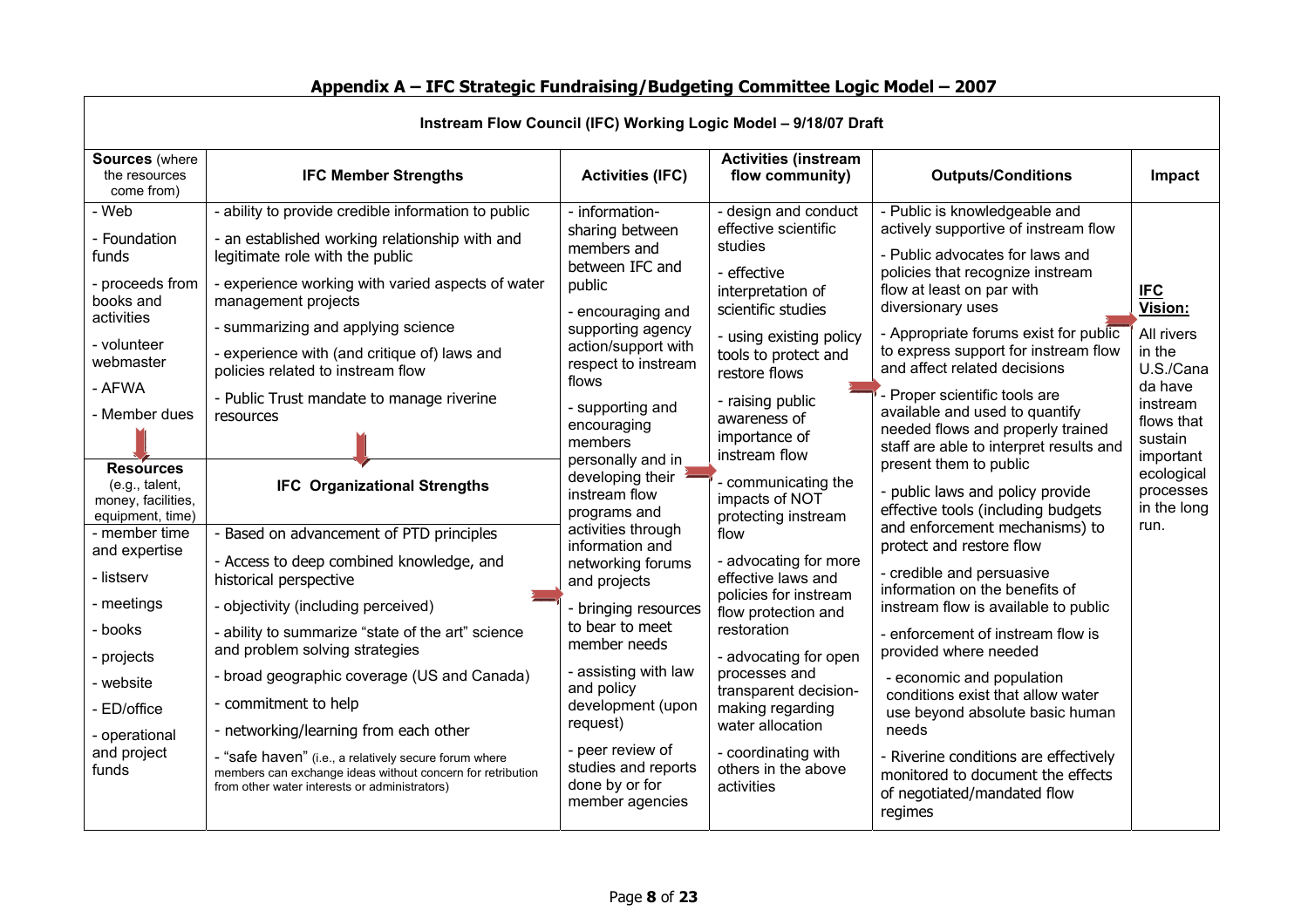#### **Appendix B – Meredith's Matrix**

(Note that we were using \$30K as operational goal for this, instead of updated \$40K now being used. To see all 12 pages, double-click the image to bring up the full pdf file)

| INSTREAM FLOW COUNCIL REVENUE GENERAT |                                                                                                                                                                                                                                                                                                                                                                                                                                                                                     |  | Page 12 of 12 |
|---------------------------------------|-------------------------------------------------------------------------------------------------------------------------------------------------------------------------------------------------------------------------------------------------------------------------------------------------------------------------------------------------------------------------------------------------------------------------------------------------------------------------------------|--|---------------|
|                                       | we could try to give 3-4<br>times a year in different<br>parts of the country or<br>upon request.                                                                                                                                                                                                                                                                                                                                                                                   |  |               |
|                                       | kw - I agree this would<br>require some major start-<br>up investment, and it<br>would require a<br>commitment over time<br>for instructors. The latter<br>may be something to<br>think seriously about. Is<br>there some way to try it<br>out, or do some feasibility<br>review? When I think<br>back to the Member<br>Training Survey, people<br>pretty much wanted<br>everything. This might be<br>a way to achieve that,<br>but it might also be trying<br>to cover too much at |  |               |
|                                       | once?                                                                                                                                                                                                                                                                                                                                                                                                                                                                               |  |               |

Other ideas to generate income:HB- River tours (ecotourism). This is another of those things we'd need to rely on committed staff, which might be emeritus members or other paid staff. There are rivers all over the continent - all sizes - amenable to a variety of tour types (vehicles, floats, charters). We could even team with existing non-profit nature organizations (TNC, WWF both have travel programs, both domestic and foreign). People pay \$1-3k each for such trips (more for distant trips). Overhead takes much of that. The selling point would have to be the combination of the locations and the educational perspective IFC could provide - not just the critters, but how human activities (including legal and institutional issues) and water management affect the ecology. It would be a lot of work with all the logistics and it would take advertising. Like any start-up, the chance of failure is high. Liability would throw our existing insurance out the window. kw - could we try this out by offering a small version of this associated with a regional conference (see above?); i.e., if we open up to the public part of our regional meetings, one of the options could be for (paying!) participants to accompany an IFC member (and knowledgable associates) on an interpretive tour of the instream flow and water management issues of a nearby river? The tour associated with our biennial meeting in BC was a good example - would people pay to go on such a tour? If you're thinking about full eco-tourism tours, it might be best to partner with an existing eco-tourism company (see http://www.offthebeatenpath.com/ and http://www.mythsandmountains.com/), several of which plan "custom" journeys; we could provide the content, they could handle all the travel and logistics stuff. interesting idea... people pay lots of money for these...

kw - here's a wild one. If agencies pay \$22K annually to be a member of AFWA, and we really only want agencies as members, why don't we look into becoming a part of AFWA ? I've heard this mentioned before (in terms of "we don't want AFWA to try to take us over"), but, devil's advocate here, could there be some benefit to that? I'd like to at least hear the reasons why that's not desirable.

kw - We forgot to include interest income. Although we need to have some predictability as to our cash flows, as well as how much we need to retain in reserves, if we don't mine our reserves too much, we could invest in semi-liquid CDs as has been discussed in the past. This wouldn't generate a windfall, but it would put that money to work, and would evidence sound fiscal management to grant funders (which letting it sit doesn't)...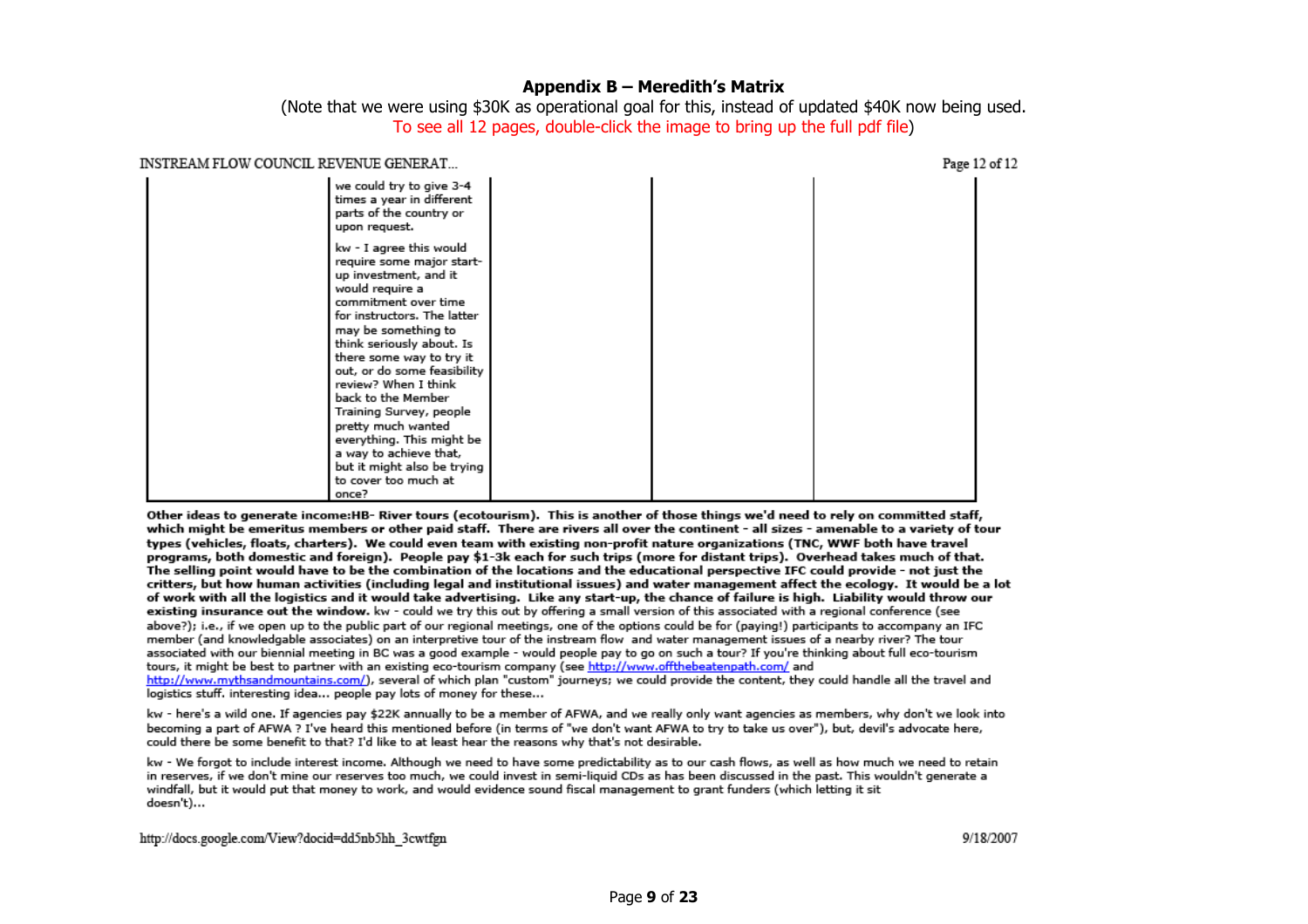# **Appendix C – Initial Committee Revenue Analysis**

| <b>Put Some of the Money in CDs</b>                                                                               | Low risk option                                                                                         |
|-------------------------------------------------------------------------------------------------------------------|---------------------------------------------------------------------------------------------------------|
| Generates: \$1000/yr @ \$20,000                                                                                   |                                                                                                         |
| BRING TO EXCOM FOR NEXT CALL                                                                                      |                                                                                                         |
| Double the Dues to \$500                                                                                          | Could lose membership, keeps us small                                                                   |
| Generates: \$10,000                                                                                               | Have not changed since 1998                                                                             |
|                                                                                                                   | Informal poll - would your agency not be able to maintain membership at \$500 Need to structure the     |
|                                                                                                                   | question                                                                                                |
|                                                                                                                   | An idea: Give a break to agencies who have officers? Would you step up as a officer in order to get the |
|                                                                                                                   | lower rate? Questions about commitment, incentive, being on the same playing field.                     |
|                                                                                                                   | Subsidize those who can't pay as we do with travel.                                                     |
| <b>Third Class of General Council</b>                                                                             | Now have 17 non-paying, could have at least one per member                                              |
| Generates:                                                                                                        | The advantage is increasing the active participation, widen the number and breadth of expertise.        |
| @ \$25 - \$1000                                                                                                   | No major threats identified. Need to minimize the amount of work.                                       |
| $@$ \$50 - \$2000                                                                                                 |                                                                                                         |
| <b>SET ON THE COURSE</b>                                                                                          |                                                                                                         |
| <b>Associate Class of Members</b>                                                                                 | No voting rights                                                                                        |
| Generates:                                                                                                        | Only 2 states/provinces want to be part of IFC and can't be in current definition.                      |
| 2 @ \$500 - \$1000                                                                                                | Impact on "safe haven" - handle so we don't have to dis-invite people from General Council meetings. Is |
|                                                                                                                   | this an invite only class? Potential impact on tax-exempt status. Open subject to approval?             |
| (kw note $-I$ think seeing the "2" above and the<br>discussion to the right tells me that this line is actually a | Need to determine the fee and numbers in universe. Create options for individuals and institutions.     |
| mix of our discussions of the provinces with "delegated"                                                          | Increases the diversity and number of people.                                                           |
| programs, and the broader idea of Associate members)                                                              |                                                                                                         |
| <b>Add the Feds</b>                                                                                               | Voting rights as a region with multiple federal agencies in the region                                  |
| Generates: \$25,000                                                                                               | Open a slot in each of the five regions - \$5000 a region                                               |
|                                                                                                                   | Could be very complicated.                                                                              |
|                                                                                                                   | Would have to appoint their reps, could easily restrict.                                                |
|                                                                                                                   | Narrow to specific agencies? Lots of people in USGS doing in-stream flow work. Would have to have a     |
|                                                                                                                   | mandate managing fish and wildlife.                                                                     |
|                                                                                                                   | Greater potential for federal influence.                                                                |
|                                                                                                                   | Increases critical mass and perspective.                                                                |
|                                                                                                                   | Reduces/changes the safe haven element.                                                                 |
|                                                                                                                   | Increases potential political influence                                                                 |
|                                                                                                                   | Feds may be better associate members.                                                                   |
|                                                                                                                   | What about the tribes? Feds will want.                                                                  |
| <b>Regional Meetings</b>                                                                                          | Requires effort and work, may not generate significant resources                                        |
| Generates:                                                                                                        | Needs to be open to lots of people who pay a fee                                                        |
|                                                                                                                   | Helps increase involvement                                                                              |
|                                                                                                                   | Could be a hook for sponsors                                                                            |
| <b>National Conference</b>                                                                                        | Every other year. Would have to raise a lot of money every other year, to make other years.             |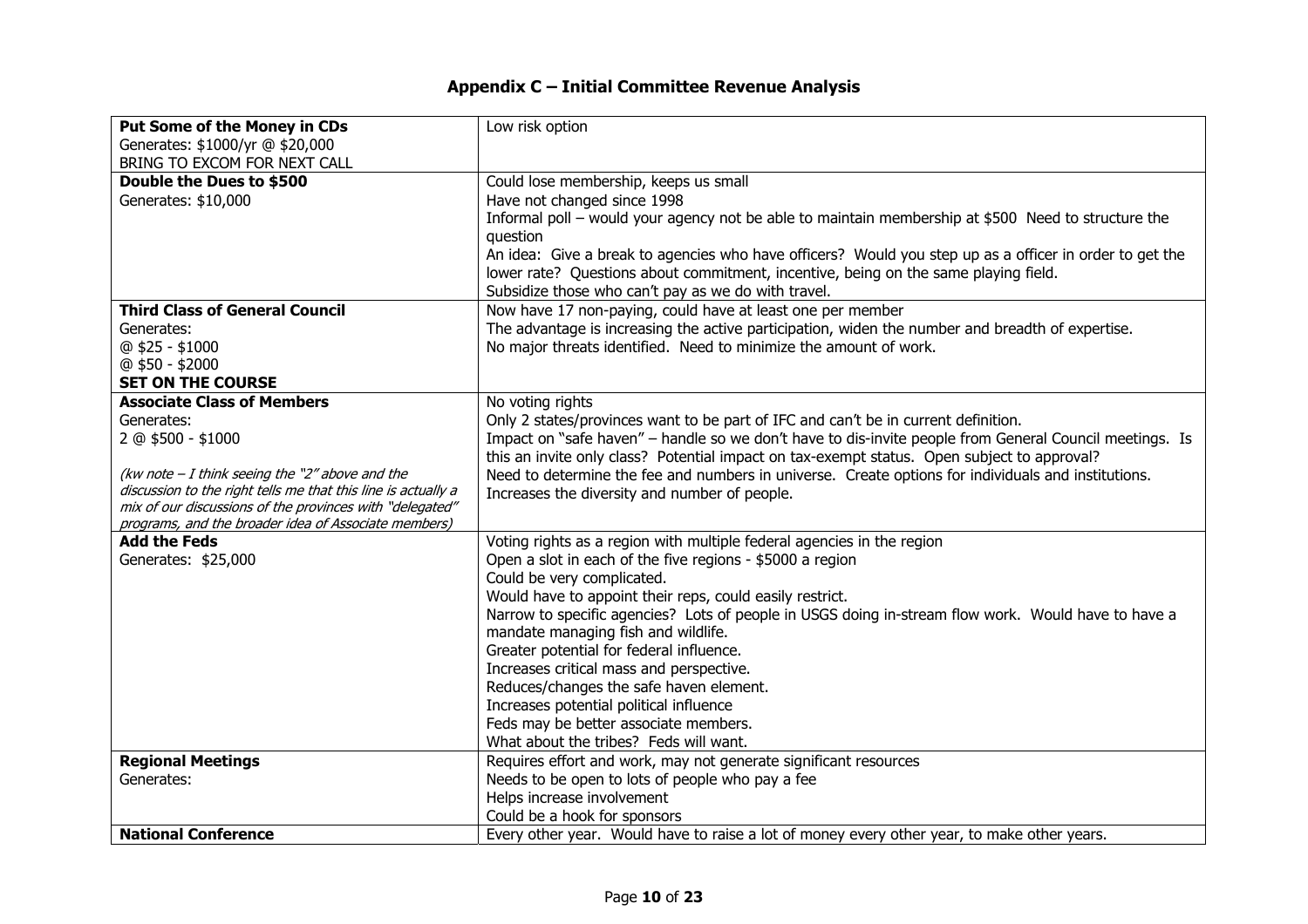| Generates: \$50,000        | Quite a bit of effort $-$ would the revenue be enough                               |
|----------------------------|-------------------------------------------------------------------------------------|
|                            | More work to plan than regional meetings                                            |
|                            | Can be risky in terms of attendance                                                 |
|                            | Use 2008 as pilot.                                                                  |
| <b>Major Donor Program</b> | Lines up with quiding principles                                                    |
|                            | Who would be major donors? Foundations like Mott, Turner. Even Hewlett was a reach. |
|                            | Limited membership may be a factor. Members are government.                         |
|                            | Since we are a 501c6, money has to run through others.                              |
|                            | Lots of reporting                                                                   |
|                            | Easier source for project funds than operations.                                    |
|                            | Will Hewlett fund us further?                                                       |
| Navt Ctanc:                |                                                                                     |

#### **Next Steps:**

 $\bullet$ Gather information on how much members are willing to pay and adding an associate class, including feds. (Kathleen will draft, committee will review)

 $\bullet$ Check with legal counsel about specifying and/or limiting members. (Kathleen)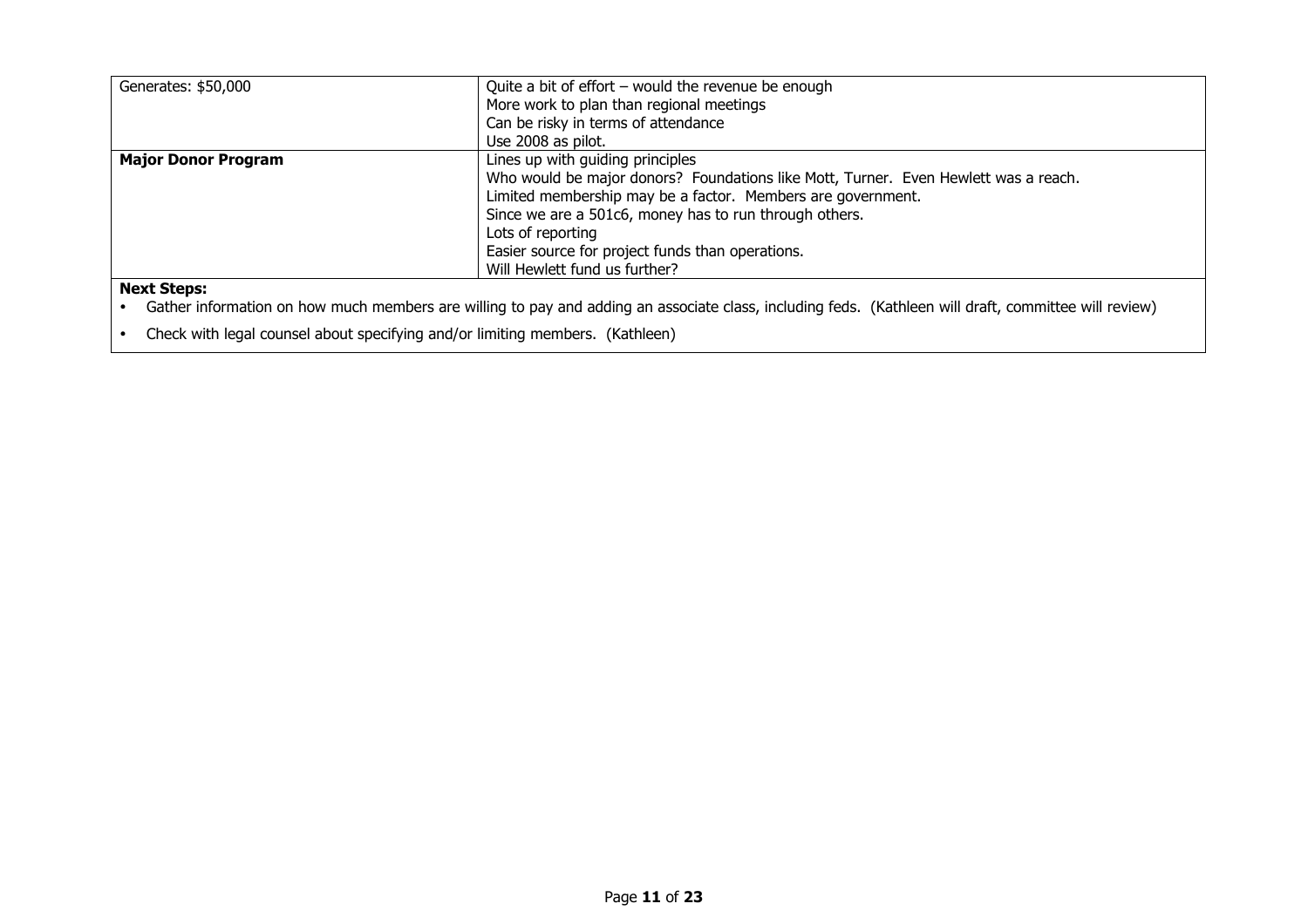### **Appendix D – "Exclusivity" Dialogue with Chris Harris**

Below is a string of e-mails regarding the Committee's question of our legal counsel regarding how exclusive IFC can be, both due to concerns over our non-profit status, as well as our makeup of agencies as members. Read from the bottom up for continuity.

**From:** Kathleen Williams [mailto:k.williams@bresnan.net] **Sent:** Friday, August 10, 2007 11:35 AM **To:** Allan Locke; Annear, Tom (Tom Annear); Christopher Goudreau (work); Gary Whelan (Gary Whelan); Hal Beecher (E-mail); Pete Aarrestad **Cc:** Meredith Emmett **Subject:** FW: how "exclusive" can we be?

Hi all. See below for the exchange prompted by our conversation on the Strategic Budgeting/Fundraising call about how exclusive we can be regarding Associates, if we choose to have them. Start from the bottom to track the conversation.

‐ K

**From:** gallating@aol.com [mailto:gallating@aol.com] **Sent:** Monday, August 06, 2007 9:09 AM **To:** k.williams@bresnan.net **Subject:** Re: how "exclusive" can we be?

Kathleen I reviewed the March 205 IRS publication on tax exempt organizations (a fairly lengthy document). It covers, of course, 501(c)(3 and (6). The only discrimination of concern to the IRS is racial, ethnic or religious discrimination. There is no mention of a need to preclude any other type of discrimination (e.g. excluding from membership persons who fail to acknowledge global warming). Indeed, there is an explicit recognition by the IRS for (c)(6) organizations to organize for a common cause. By definition, those not supporting that cause would not expected to be invited to become members.

Accordingly, I would assert that if IFC creates an associate member category, it can either define the criteria and make it as stringent as IFC wants -- **or** establish associate membership by invitation only. In this respect, I see no adverse consequences and no difference between a (c)(3) and (c)(6), except, as mentioned above, a (c)(6) would be expected to be "discriminatory" in excluding folks not embracing the common cause.

Finally, as you know, there are lots of IRS rules governing tax exempt organizations. While IFC probably is doing everything properly, you may wish to consider undertaking a thorough review of IFC's by-laws, paperwork, etc. to be sure we pass the IRS clean glove test. This undoubtedly is an area where Mike Lilly has considerable expertise, but I would be happy to help.

-Chris

-----Original Message----- From: Kathleen Williams <k.williams@bresnan.net> To: gallating@aol.com Sent: Fri, 3 Aug 2007 4:41 pm Subject: RE: how "exclusive" can we be?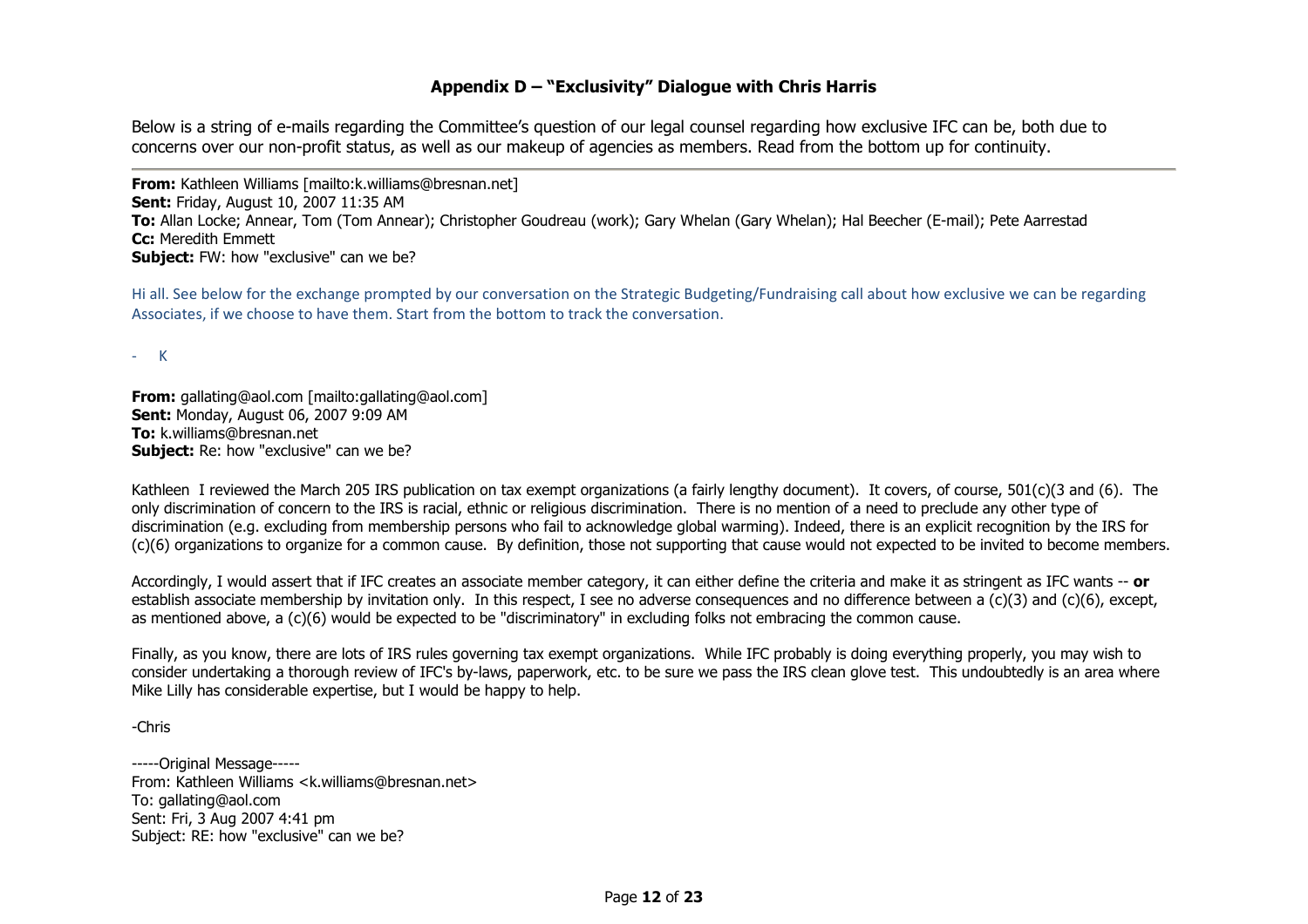Does being a (c)6 allow us to be more exclusive than if we were a (c)3? Or is there absolutely no relation between limiting membership and our non-profit status?

**From:** gallating@aol.com [mailto:gallating@aol.com] **Sent:** Friday, August 03, 2007 11:59 AM **To:** k.williams@bresnan.net **Subject:** Re: how "exclusive" can we be?

I would establish a criteria for associate members, probably a tough standard, and then only invite folks you want to join.

-----Original Message----- From: Kathleen Williams <k.williams@bresnan.net> To: gallating@aol.com Sent: Fri, 3 Aug 2007 10:39 am Subject: RE: how "exclusive" can we be? Chris – The Associate idea was what we were debating. Can we create "associates", but only allow those we invite to join as Associates? Would that be discriminatory on agencies' part, or threaten our non‐profit status?

**From:** gallating@aol.com [mailto:gallating@aol.com] **Sent:** Thursday, August 02, 2007 2:20 PM **To:** k.williams@bresnan.net **Subject:** Re: how "exclusive" can we be?

Kathleen: My suggestion on this point would be to create a special class of members that you could call associate or honorary members. These would be non-voting members. Such a class could be excluded from deliberations on policy issues but from whom IFC could collect dues.

My trade association (NORA) has a little bit of a hybrid structure with respect to associate members (who are dues paying but non-voting). To assure that they are not cut off from policy and governance matters, two associate members are members of the Board of Directors and are elected by the voting members.

If you are more interested in new blood and fresh ideas than dues revenue, you may wish to create an advisory Board or Committee or Council. IFC could invite distinguished individuals to be members of such a body - so IFC could control the "trustworthiness" of this group.

Let me know if you need more information. -Chris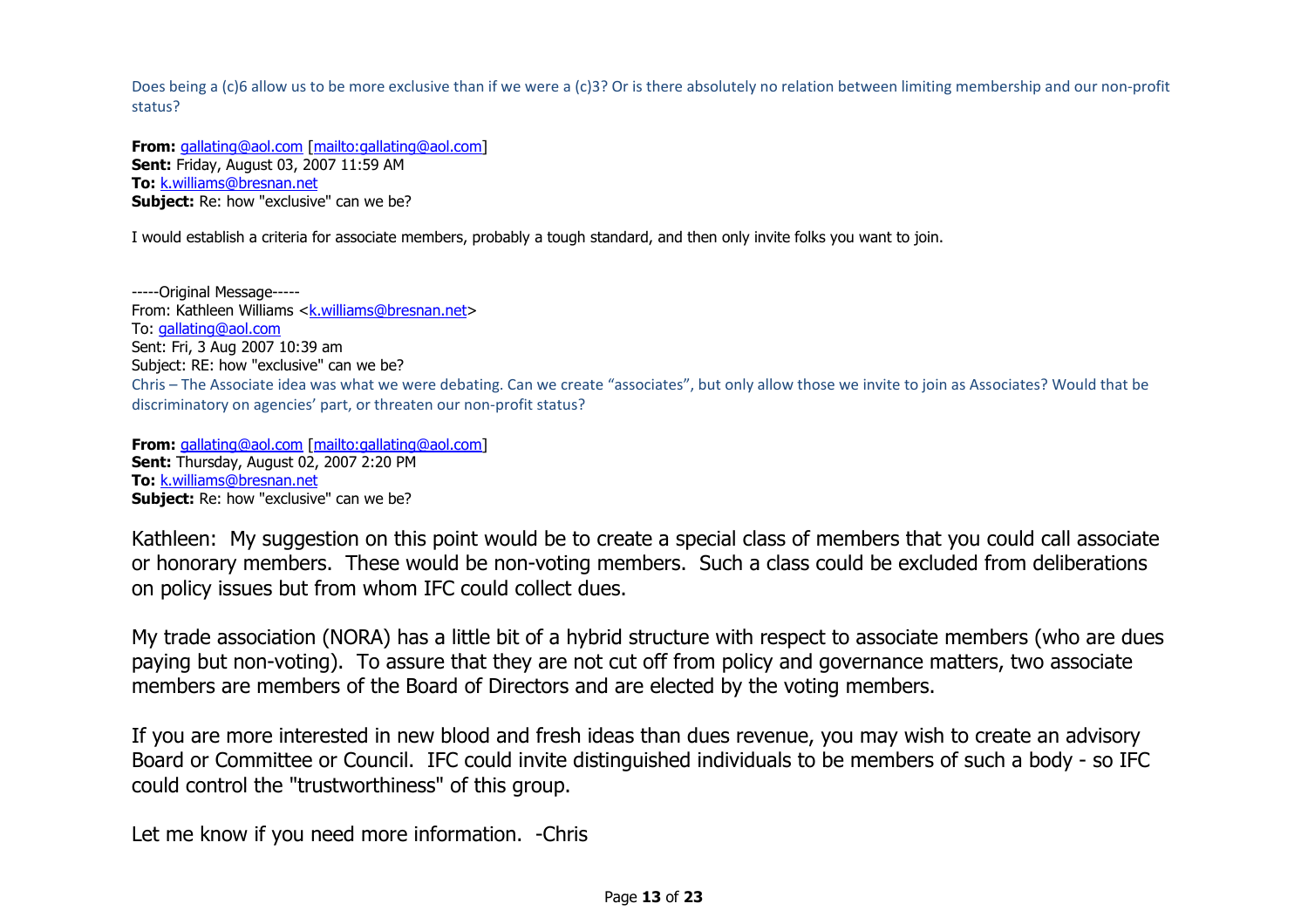-----Original Message----- From: Kathleen Williams <k.williams@bresnan.net> To: Chris Harris <gallating@aol.com> Sent: Thu, 2 Aug 2007 1:51 pm Subject: how "exclusive" can we be?

Chris – An interesting question came up on a call with IFC's Strategic Fundraising/Budgeting Committee today. We are talking about potential membership changes that may be in keeping with needs to raise more operational dollars, and meet some members' desire to diversify and add "new blood". Whatever change we make (or not), we want to be sure to maintain what current IFC members value as an organization where there is great freedom to communicate with each other on strategies and challenges facing state and provincial fish and wildlife agencies regarding instream flow, and not have to "spin" or sanitize their comments due to representatives of other agencies, consulting firms, etc. being in earshot or on our listserv. So, we want to diversify, but not lose that "safe haven" aspect that is so valued.

One option is to expand membership, but only to select agencies or groups or individuals. That way, we could ensure that the people or entities we're inviting in would truly be "peers" in that they share out goals and would add to the effectiveness of the dialogue, rather than suppress it. So, the question for you is... As a non-profit, OR as a group of agencies, would we be at risk with our non-profit status or otherwise, if we were to expand our membership but only on a "invite only" basis? We are "exclusive" now, in that we only allow state, provincial, or territorial fish and wildlife agencies in the US or Canada to be members. But we're not being discriminatory within that group. If we added people based on "invite‐only" we could be considered to be discriminating between certain university folks, agency staff, etc. Is there some line we can draw that would allow us to expand our active circle of members, but have some control over that?

Some of our committee members expressed concern about that, and I've wondered about it too. Where would the risk come in? Is it the discriminatory nature that would be worrisome, and if so, is that more worrisome because of our non-profit status, or because agencies are involved and they have nondiscrimination requirements.

Please provide you counsel. If you think I should ask this (or a more specific question) of the tax guy that Mike Lilly works with let me know. I just helped Mike out with something, so maybe he would be willing, but only if this really is a tax-related (i.e., non-profit status) issue.

Thanks in advance for your counsel. I hope you're having an enjoyable summer, despite the heat and smoke. ‐ Kathleen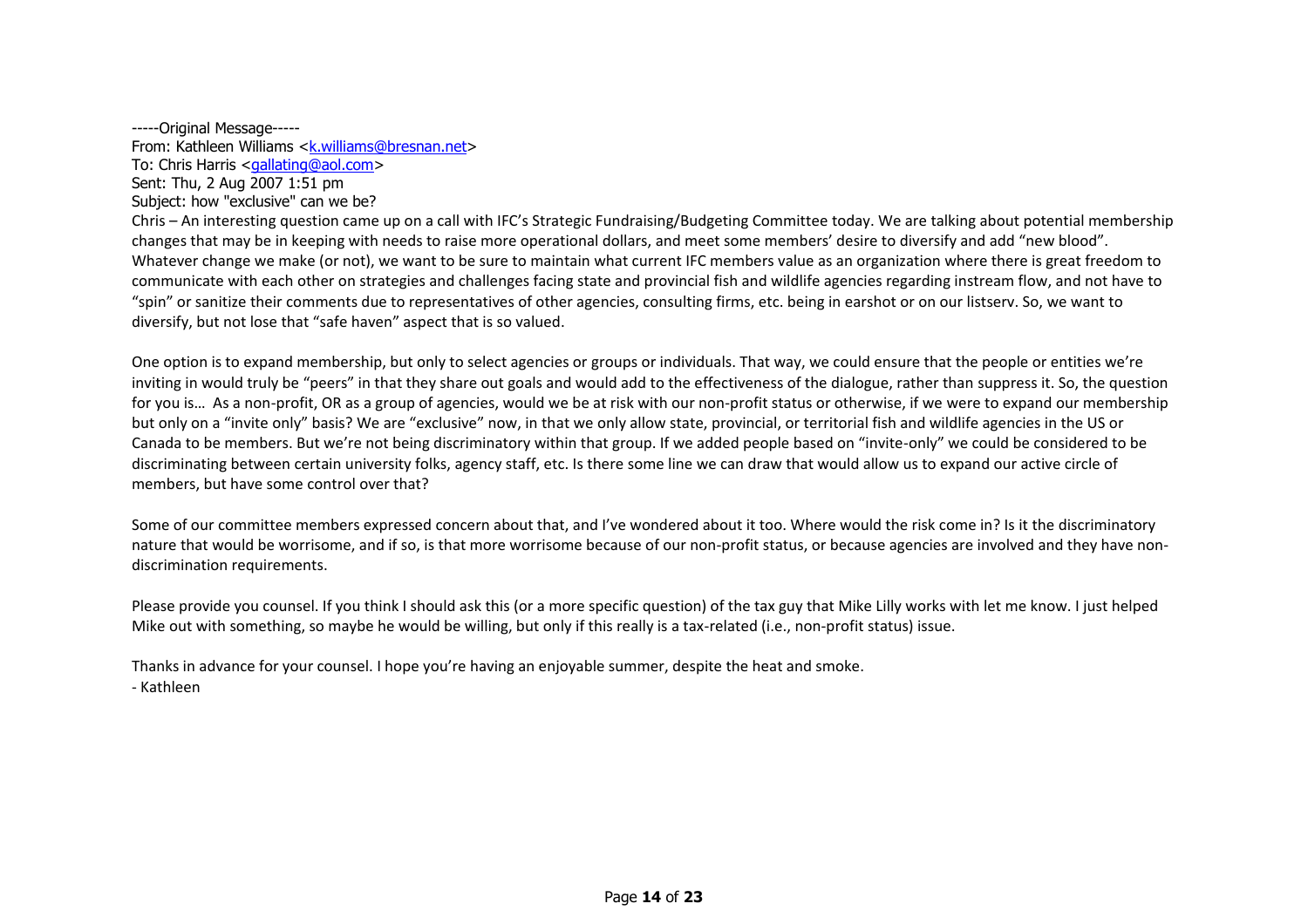### **Appendix E – Committee's "Organization to Support Purposes" Paper**

Below is a white paper initiated by Hal Beecher after the Seabeck Four discussions in Washington and later refined by the Committee. It should be considered a "snapshot in time", as the recommendations in it were again refined by the Committee and then ExCom. It is reproduced here to provide further background on the rationale for the recommendations.

## Instream Flow Council – Organization to Support Purposes - Draft (9/21/07)

After a decade in existence and some notable successes, the Instream Flow Council (IFC), through the Executive Committee, assigned a committee to consider, in part, how to sustain IFC financially. To consider financial needs and means to fulfill them, we also consider goals and purposes of IFC. Other documents created by the committee provide further background (see "How We Got Here…" document under separate cover). This committee of the 2006-8 IFC Executive Committee (Peter Aarrestad (Chair), Chris Goudreau, Hal Beecher, Allan Locke, Tom Annear, and Gary Whelan) and IFC's Executive Director, Kathleen Williams, has discussed IFC's future and the principles that need to be considered in charting options for IFC's fiscal future. IFC recently used Hewlett Foundation funding to send Kathleen to Institute for Conservation Leadership (ICL) training for executive directors and Pete, Chris, and Hal attended the "Leadership Team" portion with Kathleen in Seabeck, WA. This document originated with the four attendees at the Seabeck workshop. One of the instructors, Meredith Emmett, served as an advisory member of the subcommittee.

As a result of our considerations, we present several recommendations for strengthening IFC: to increase the number of people and their knowledge and skills and to increase our financial assets.

## *I. Instream Flow Council (IFC) Mission and Vision*

The Instream Flow Council's (IFC) mission and vision statements should guide it in its activities and changes.

The mission of the IFC is to improve the effectiveness of state and provincial instream flow programs and administrators in protecting, maintaining and restoring aquatic ecosystems. The vision of the IFC is that each stream and river in Canada and the United States would have instream flows that sustain important ecological processes.

Building on previous discussions of the Strategic Fundraising/Budgeting Committee, we (Pete, Chris, Kathleen, and Hal) recognized two different directions IFC could take: emphasize the mission and vision or emphasize just the mission. Emphasizing the mission and vision would be to continue to reach out, produce products that would help sell our vision to the wider public and partner actively with other entities. Emphasizing only the mission would be to remain small and internally focused, facilitating communication among members and sharing insights and tools. The latter would require minimal support. Both options would provide some value to some IFC members. At the ICL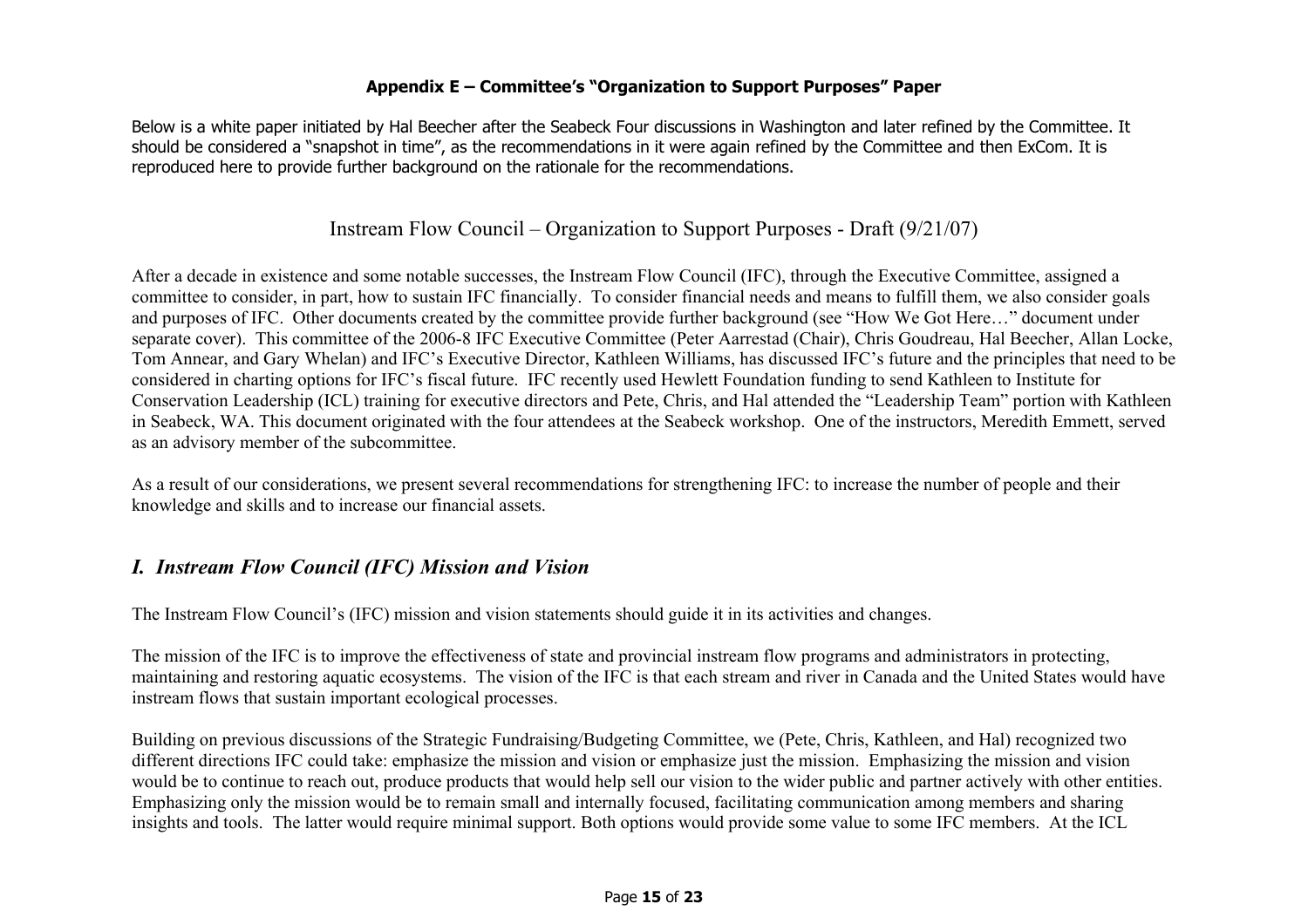training we emphasized what would be needed for an effective mission and vision-oriented IFC. The IFC Strategic Plan clearly emphasizes both and is a product of considerable deliberation by IFC. Ultimately, the vision is what motivates most IFC members and the mission is part of the path to the vision, not an end unto itself.

### *II. What Does IFC Want to Be and to Accomplish?*

The "safe haven" aspect of IFC has been a key value to IFC members. Unlike the American Fisheries Society or other big professional societies, IFC consists only of programs trying to protect the environment in the way only provincial and state fish and wildlife agencies can. Member agencies represent all the people of their respective state or province, so we fill a different niche with different responsibilities than non-governmental conservation organizations. Our advocacy is constrained, but can be more effective because we may be perceived as less biased; we are acting as stewards for all the people and we have technical expertise, even if we lack much authority. We are the interface between the academic technical experts and the policy makers. In general, we must persuade by logic, not political force. We are the public's consultants, not the consultants of a special interest.

**A vision-oriented IFC** - There are many opportunities to interact with different organizations and processes, but these opportunities require effort to maximize IFC's effectiveness. IFC should continue to rely heavily on members (individuals) because its members are its strength. In addition, representing IFC can be a significant benefit to both the member and the organization.

In IFC's Strategic Plan, Goal II is to promote sound instream flow science and goal IV is to increase general public awareness and understanding of instream flow issues to stimulate action and support of instream flow protection and enhancement. These two go together with goals III, encourage and facilitate exchange of information among all levels of instream flow scientists, administrators, and managers, and I, help member agencies have effective programs. Clearly, the role of IFC and its members is strongly oriented to the science of instream flows, but with an eye to managing water responsibly. Organizing and presenting instream flow science information to inform policy is a key role for IFC and its members. It is the real strength of IFC.

**Achieving IFC's vision** - IFC member agencies cannot achieve the IFC's vision alone. IFC member agencies seldom have legal authority to institute the IFC's vision. The key to IFC member agency effectiveness in terms of the IFC vision is working with constituents and the wider public and various interests to promote a groundswell of public support for the IFC vision.

To be effective, IFC member agencies need to recognize the legal and institutional constraints and topography and be effective in public dialog, involvement, and interaction. IFC member agencies have the unique vantage point of ecological knowledge founded on the five riverine components (hydrology, biology, water quality, connectivity, and geomorphology) with an understanding of the legal and institutional landscape. IFC member agency effectiveness depends greatly on credibility in public dialog concerning the five riverine components and how they relate to other human uses of water and watersheds within the context of legal and institutional constraints.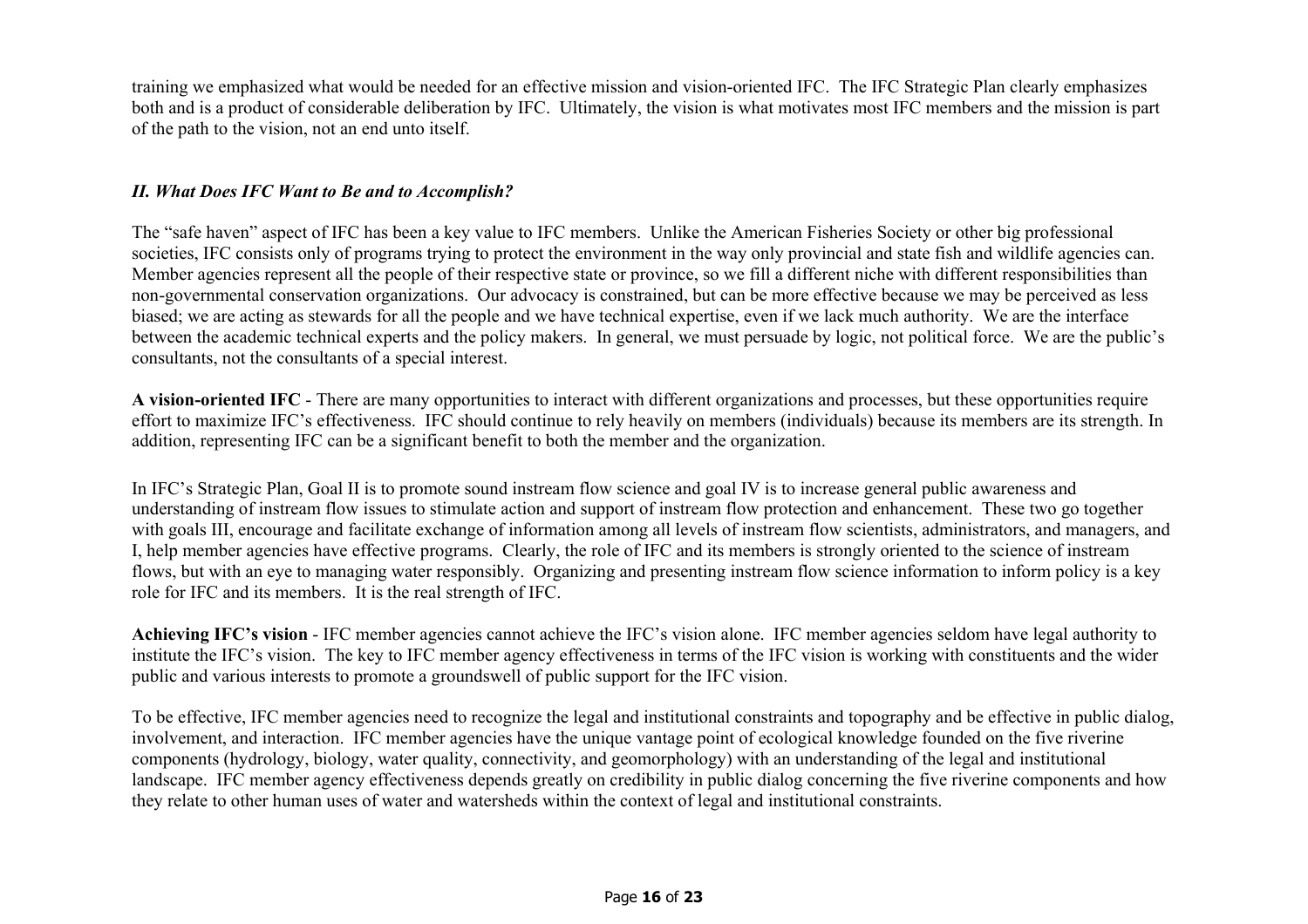IFC's mission of helping its member agencies be more effective in achieving IFC's vision can best be achieved by empowering the member agencies through providing resources and credibility. Providing recognition among other entities and organizations and influencing them to promote IFC's vision is a significant value of IFC. *Instream Flows for Riverine Resource Stewardship* enhances the credibility and hence effectiveness of IFC and its member agencies, both specifically and by association. Book III, which will highlight successful instream flow case studies, will further enhance IFC's credibility. Enhanced credibility of IFC peaks soon after a book or other product reaches its widest circulation, then gradually wanes if continued leadership is not shown, although it will always remain higher than before the product.

Book III will be a valuable addition to IFC member resources, but the job is not done when Book III is completed. There is more we can do to build our mutual credibility as well as to provide ourselves with better knowledge to apply to growing challenges. The IFC Strategic Plan, completed under Rod Wentworth's leadership, identifies many additional products.

**Education, evaluation, enactment, and enforcement** - For member agencies to be effective, we need to influence the public, not just a narrow subset of the public, to recognize that instream flows that sustain important ecological processes are in everyone's interest, not just the interest of some elitist minority. Regardless of differences, we need also to find common ground with other interests (water supply, public health, agriculture, hydropower, other). We need to work with others to educate the public about the role of water (and watershed) management for values that the public shares. The public must be able to evaluate the importance of instream flows and be able to conclude that instream flows and sound watershed management are sufficiently important and a high enough priority that the public will push for enactment and subsequent enforcement of laws to protect or restore instream flows.

### *III. What Does IFC Need in order to Accomplish its Purposes?*

## *A. Basic Support and Operation*

**Strengthening member participation in IFC** -IFC needs enough committed members to serve as officers and contribute to IFC projects. In addition, selected additional associate members that share the vision of IFC can assist in projects that serve IFC members and their objectives.

IFC has an Executive Director that provides considerable services to IFC as well as maintaining it and participating in projects, but keeping the Executive Director will require longer term reliable funding. The Executive Director has a role in a number of Strategic Plan objectives. As noted in the committee's fundraising goal, we want IFC operational funding to be self-sustaining. This is the most reliable and easiest to allocate type of funds – those which we earn ourselves. The U.S. tax-exempt classification of IFC (501(c)(6)), as well as IFC's limited membership of only agencies, have been obstacles to obtaining higher levels of operational funding.

**Need for baseline funds** - Funds should not drive IFC, but IFC needs should determine what funds IFC seeks. IFC funds are used to provide member services and services to IFC. Member services are primarily support of the webpage and listserv and travel to IFC functions or for members to represent IFC to another organization or entity. Services to IFC include financial and legal services, organizational development, and overall operations. IFC attempts to make biennial meetings self-supporting but IFC funds have been used to make up the difference.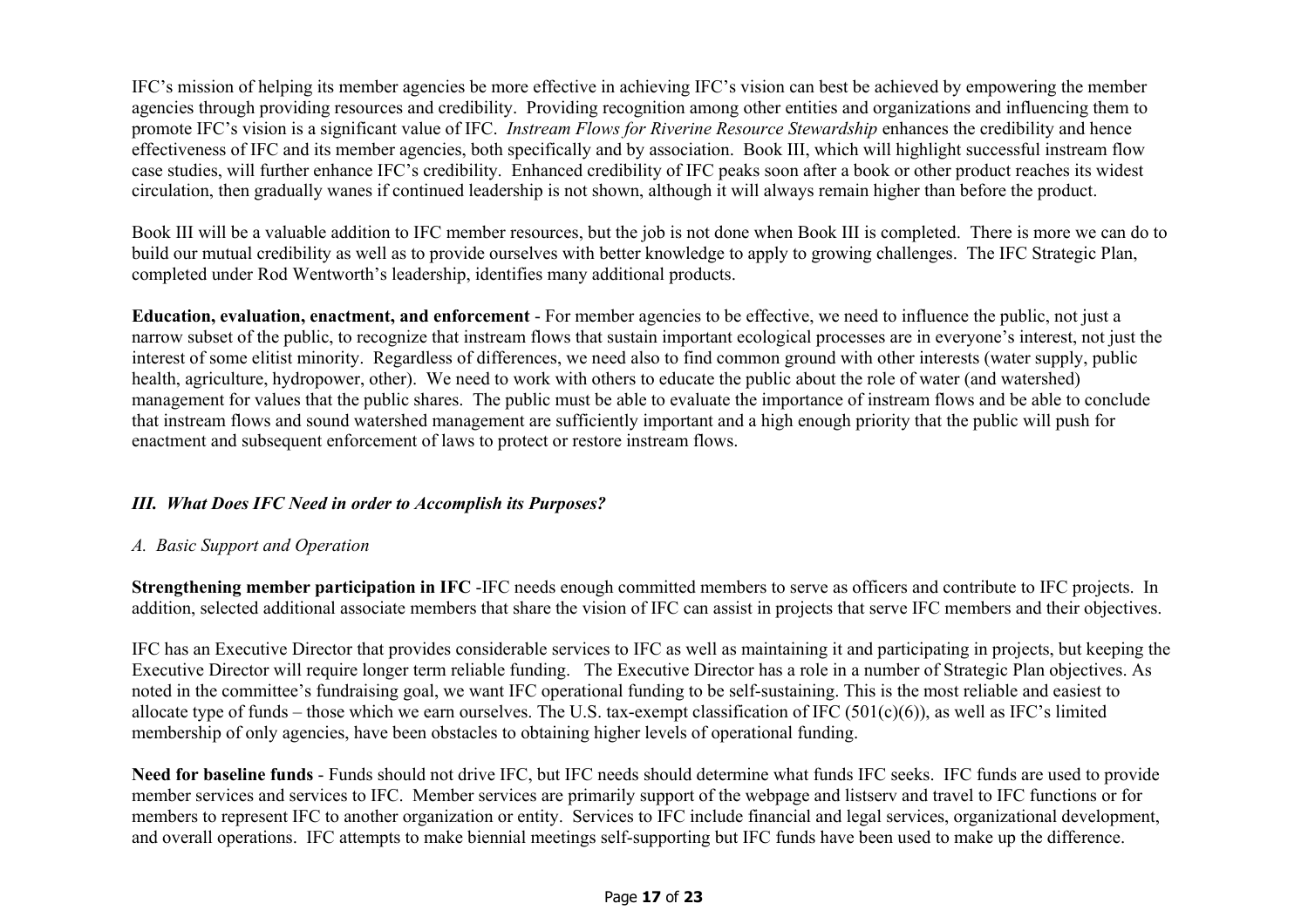Earlier deliberations by this committee identified a target of \$40,000 per year needed to support basic IFC services, including IFC Executive Director operational tasks (at about 1/3 of a total  $\frac{3}{4}$  FTE), office rental, and other support for the Executive Director (see Appendix A). The committee identified several options to consider for generating additional revenue (See "How We Got Here…" document).

An option of investing IFC funds in Certificates of Deposit has been discussed intermittently over the years, but not formally acted upon.

IFC's status as a 501(c)(6) tax exempt organization under United States Internal Revenue Service (IRS) regulations has been an obstacle to obtaining some grant funds. If IFC could qualify as a 501(c)(3) organization, also tax exempt, it might facilitate fund raising. If IFC truly wishes to be a mission + vision organization, that would further facilitate the conversion. If not,  $501(c)(6)$  may be the appropriate IRS classification. Review of IFC historical files suggests that IFC intended to pursue 501(c)(3) during its formation.

### *B. Specific Projects*

**What IFC Needs to Achieve IFC Vision** - We need to increase our effectiveness. With every passing year the pressures on aquatic ecosystems increase as human populations and water demands and land use increase.

But the people who have been most active in leading IFC projects are recognizing that IFC resources are strained. There are two resources of concern: The first is people who can devote time to IFC projects, and the second is funds to sustain those projects and products. Number of committed members should take precedence over funds; funds can be obtained for specific projects. Baseline funding should be procured as needs are identified and prioritized and the Strategic Plan implemented. It would be desirable to increase expertise of IFC membership to further enhance IFC credibility and usefulness of its products. In some cases funds may be used to hire outside help, but priority should be for IFC members to do projects because that is IFC's strength, as well as how IFC grows in credibility and individual members learn useful skills and insights and gain credibility as they work on projects. So far, when IFC has had a project in mind, it has been able to obtain funds for specific projects. Projects need to be pursued that are consistent with the scale of member/staff capability for commitment. If active member support is not sufficient for larger scale projects, IFC may need to reduce the scale of its projects.

### *IV. Means to Sustain What IFC Needs*

#### A. Options and Potential Consequences

**Building IFC capacity within** – We envision a three-tiered IFC structure. Some of the proposed structure is a reiteration and clarification of existing structure. New elements are optional and each element stands alone, so that rejection of one does not result in automatic rejection of all.

Governing Council – decisions and guidance of IFC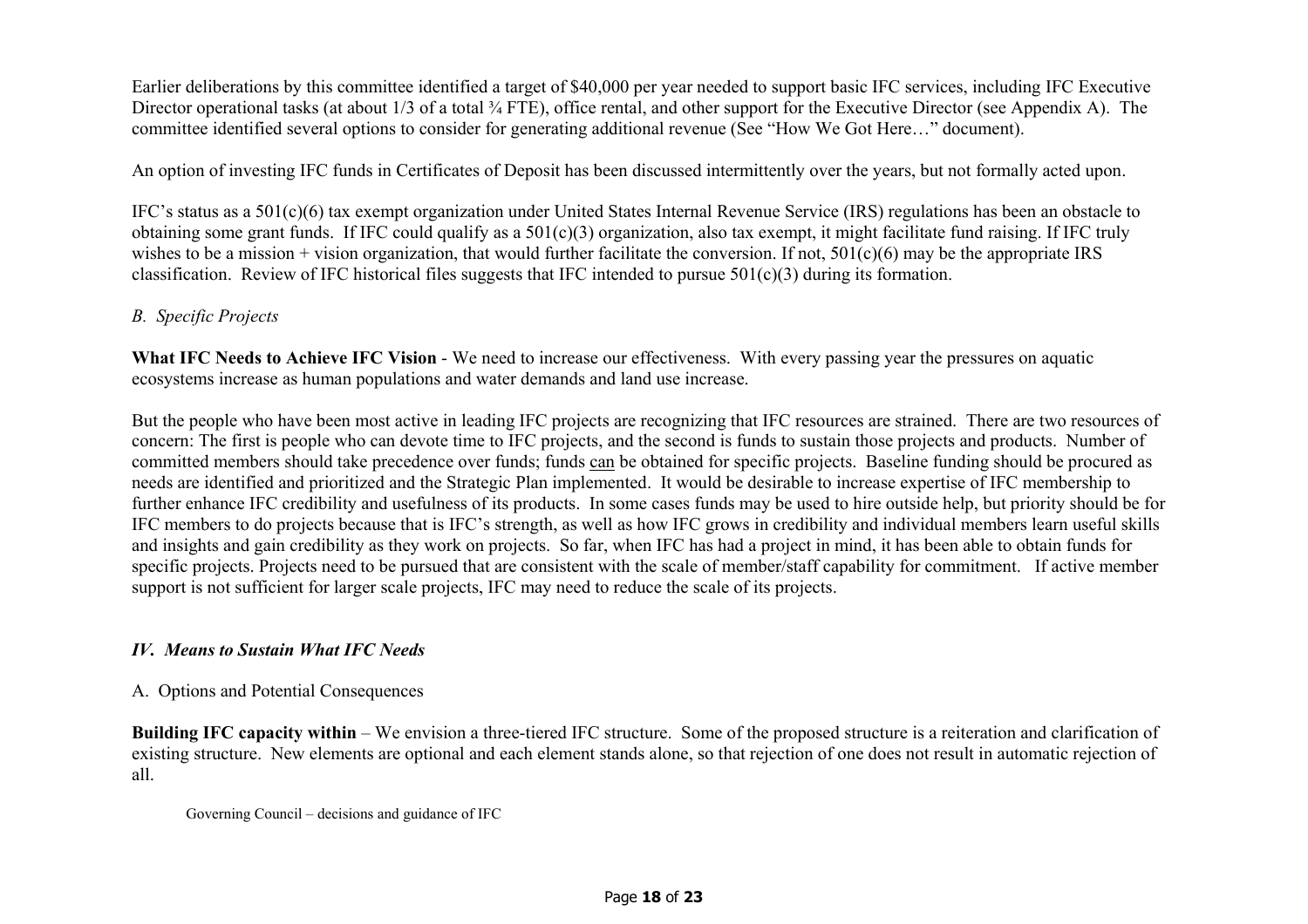State/province fish and wildlife agency representative – agency is agency member. Agency representative's membership is included in dues, other staff gets reduced General Council dues and are eligible to serve as officers

Agency delegated by a state/province fish and wildlife agency is authorized to be an agency member with similar status to state/province fish and wildlife agency, with other staff getting reduced General Council dues and eligible to serve as officers

General Council

Emeritus (\$150 lifetime membership option) Honorary – have provided extraordinary service to IFC Other staff of Governing Council-eligible agencies (see Governing Council, above)

Associate members – by consensus invitation of IFC regions and consensus of Executive Committee; trial limit of 20, divided evenly by region Employees of other agencies who share IFC vision Academic staff who share IFC vision NGO staff who share IFC vision (Commercial/consultant members who share IFC vision – considered but rejected for now)

One goal of IFC should be to bring all instream flow staff of member agencies into IFC as active General Council members. Formalizing that membership status while making sustained, directed, and sincere efforts to recruit new members from member agencies should greatly enhance the membership of IFC while helping IFC to fulfill its mission and achieve its vision. Currently, several states and provinces have multiple individuals that have participated somewhat in IFC, particularly in Region 5. We recommend that, in addition to agency membership represented by a single Governing Council member (i.e., the designated instream flow program manager or equivalent), staff membership (General Council membership) should be retained at \$25/year to allow participation in IFC activities, including the listserv and members-only website access. The "free" listsery access upon request would be eliminated.

The financial benefits of increasing Governing Council (member agencies) membership dues should be weighed carefully to guard against potential membership loss. Governing Council dues were established at \$250/year upon formation of IFC in 1998 and they have remained unchanged to date. With about 40 members, annual dues income to IFC is about \$10,000. Doubling the dues, as has been discussed by the Strategic Funding/Budgeting Committee, might result in some Governing Council members dropping out, so that doubling the dues might yield as little as an additional \$5,000 annually. If IFC Governing Council dues had been structured to keep pace with inflation, 2007 dues would be \$325 now (\$324.45; http://www.bls.gov/cpi/). In light of this fact, coupled with our serious commitment to take decisive action to help achieve IFC's vision, it is recommended that Governing Council dues be increased to between \$400 and \$500. Governing Council members would be polled regarding the amount and to ensure support. Furthermore, measures should be taken to allow for the IFC Executive Committee to have authority over dues. Currently, dues are defined within the IFC Bylaws.

Emeritus members are a valuable resource of knowledge and experience. Currently, their dues are \$25/year. This rate should be retained, and an option of single payment lifetime membership at \$150 should be open to emeritus members, and this could be pro-rated with full credit for each year of dues already paid for those who had previously paid annual dues as emeritus members.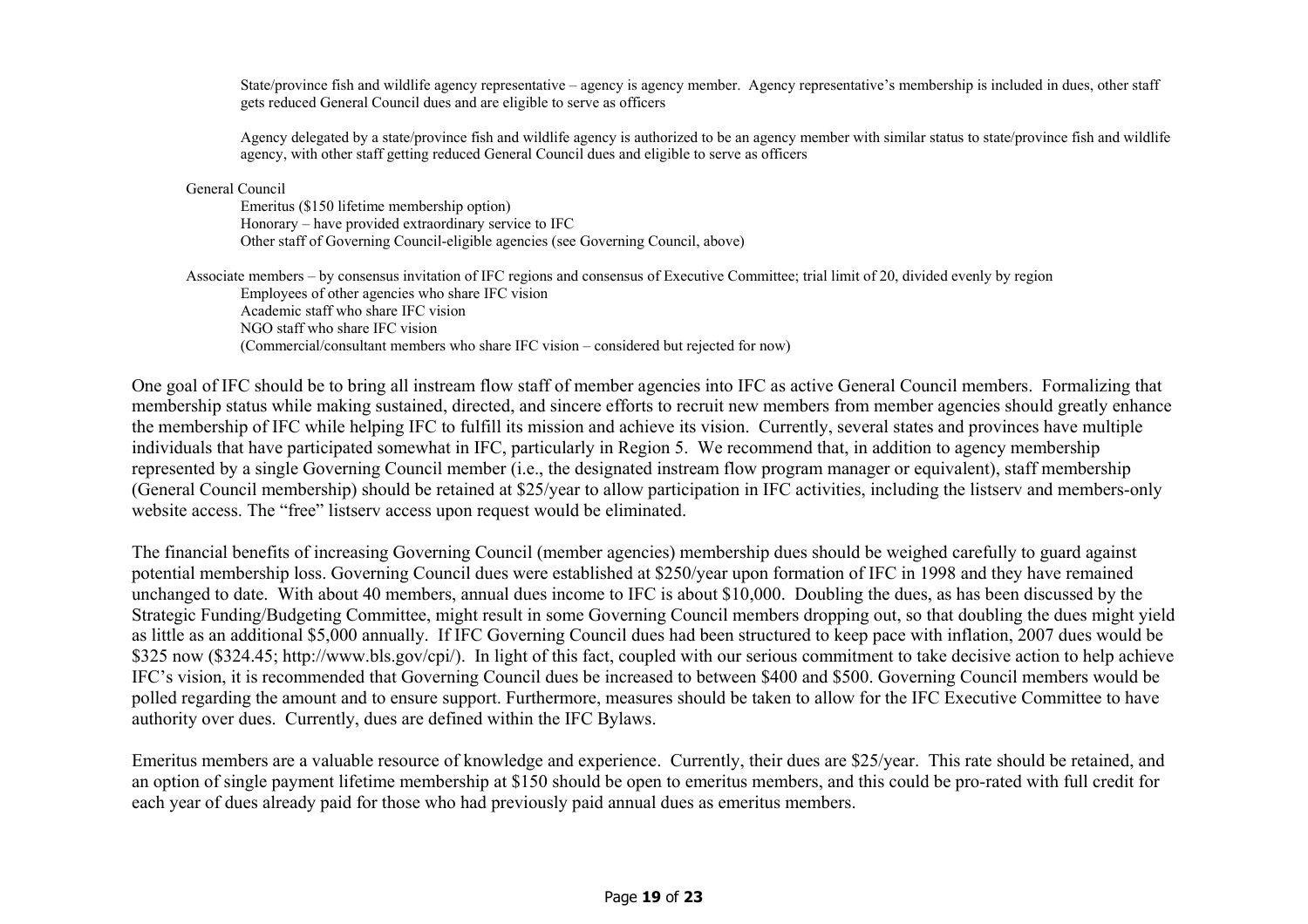Honorary members are people outside provincial/state fish and wildlife agencies who have rendered extraordinary service to IFC. This should be continued with the clarification of the criterion. Dues are waived for honorary members.

An agency or other entity to whom the state or provincial fish and wildlife agency has delegated instream flow authority and responsibility for the province or state should be welcomed per current Bylaws as an (alternate) Governing Council member. Such recognition will strengthen the credibility of the agency and further progress toward IFC's vision.

**Associate members** – Invited, non-voting, Associate memberships should be considered. It will be necessary to weigh the benefits of any new membership categories against the potential risks or threats to IFC using the "Guiding Principles" (see "How we got Here" document) to inform decision-making. Some new membership categories could be subject to invitation. (Suggested procedure for nomination and invitation: Each IFC region's Governing Council members reach consensus on nominations, present nomination (with background info) to Executive Committee, Secretary compiles all nominations, Executive Committee consider and decide, and president issues invitation if approved by Executive Committee.)

Employees of federal, tribal, territorial (where not qualified as Governing Council member), and non-fish and wildlife agencies often work closely with Governing Council members to work towards the IFC's vision. In many cases they have expertise that complements that of IFC members. Their expertise would add to IFC credibility and IFC to their credibility, particularly if they contribute to IFC products. If they share IFC's vision, they may be invited by the Executive Committee following nomination by a region; dues of \$250/year per individual could allow them to be invitation-only Associate members*.*

Academic community members contribute to the science, law, and policy of instream flows and often work with Governing Council members. Like Governing Council members, university faculty are often perceived as unbiased experts. If they share IFC's vision, they may be invited by the Executive Committee following nomination by a region; dues of \$250/year could allow them to be Associate members.

Staff (paid or voluntary) of non-governmental organizations that share IFC's vision and sometimes work with IFC. If invited by the Executive Committee following nomination by a region; dues of \$250/year could allow them to be Associate members.

Environmental consultants come in a range of roles, from fairly unbiased technical advisors to strong advocates for their clients. Those with strong technical expertise and little bias may be valuable contributors to IFC projects. Association with IFC would be a significant value to them. Subject to invitation, dues of \$2,500/year could allow them to be General Council commercial members. Such commercial members would be required to sign a statement that they support the mission, vision, and other relevant principles of IFC. Such commercial members could be listed on the website in a way that does not detract from the primary messages IFC wants to put out. While we have considered this option, we do not believe it should be proposed at this time.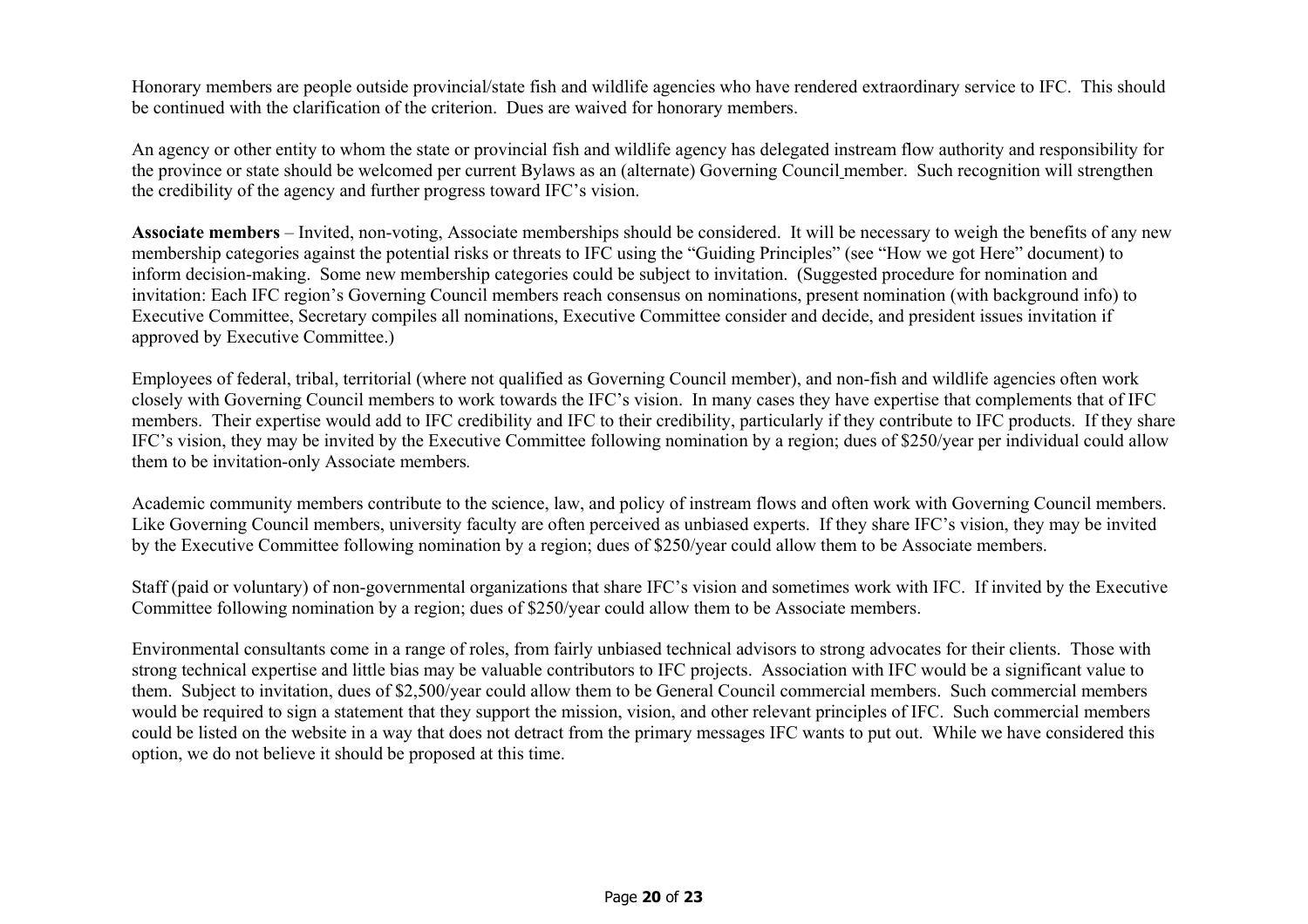B. Committee's Consensus Recommendations (includes items that are merely clarifications or reinforcement of existing IFC bylaws) – Each recommendation, including lettered sub-items, is a stand-alone option, so that disapproval of one recommendation does not automatically affect the remaining recommendations.

1. Move toward changing IFC's IRS status to 501(c)(3) and do so in a timeframe that allows any necessary bylaw changes to be proposed to the Governing Council at their 2008 meeting. (This was the formation committee's preferred status in 1998, but (c)(6) was viewed as a stopgap that would get us recognition as a non-profit organization, was easier to obtain, and less expensive than obtaining (c)(3) designation. )*.* 

2. Clarify the dues structure and benefits of Governing Council and General Council membership. Specifically, (a) remove the dues amount from the Bylaws and develop a policy to address, with related authority and responsibility vested in the Executive Committee; (b) query the Governing Council regarding \$400-\$500/year dues for Governing Council member agencies beginning in 2009; (c) require General Council membership dues (to be paid either by the agency or the individual) for additional (beyond Governing Council member) listserv access, eligibility for office, access to members-only website. All members, including Associates would be welcome at IFC meetings.

3. Provide a life membership option for emeritus members at \$150 with pro-rating for years already spent as an emeritus member.

4. Clarify the status of honorary members as those who have provided extraordinary service to IFC*.*

5. On a trial basis, create Associate membership (recommended dues \$250/year) that is non-voting and not eligible to be an IFC officer, but can otherwise participate in IFC activities and use IFC listserv and members-only website.

6. Operationalize that agencies to which states or provinces have delegated instream flow responsibility and authority can be Governing Council members (already allowed in IFC bylaws) – i.e., invite them in.

7. Allow Associate membership to federal, territorial (where not qualified as Governing Council member), tribal, and non-fish and wildlife agency employees who share IFC's mission and vision, subject to nomination through the IFC region and invitation by the Executive Committee.

8. Allow Associate membership to any academic institution faculty or staff member who shares in IFC's mission and vision, subject to nomination through the IFC region and invitation by the Executive Committee.

9. Allow Associate membership to staff of non-governmental organizations that share IFC's vision, subject to nomination through the IFC region and invitation by the Executive Committee.

10. Limit such invitational memberships to no more than 4 per region for a trial period. Evaluate continuation of such invitational memberships at the end of the trial period.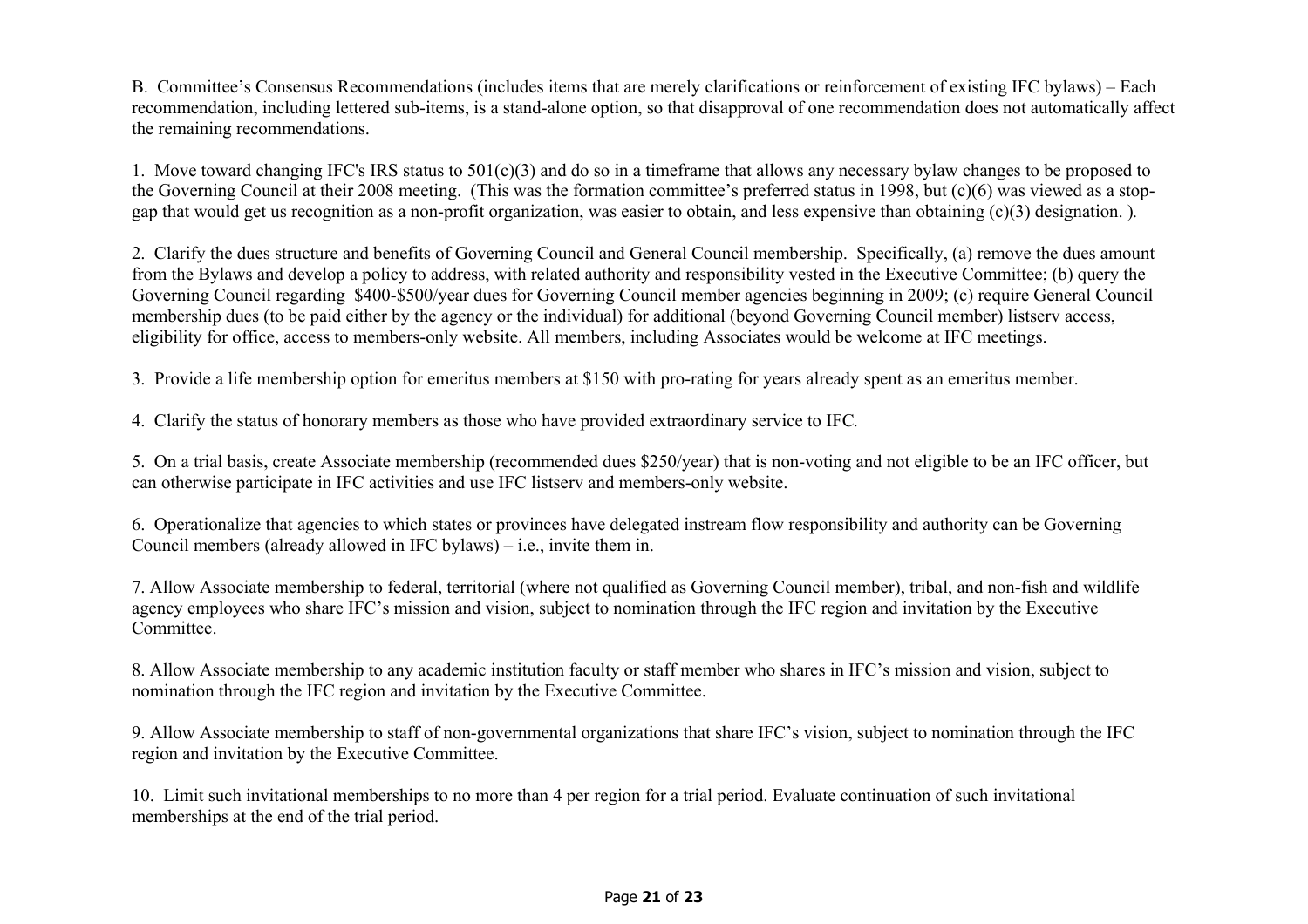### *V. Risks of Instituting Recommendations*

The greatest risk is that the "safe harbor" element of IFC will be reduced with expanded membership. All new categories are subject to invitation and Executive Committee review, intended to minimize the risk. Any Governing Council member can be subjected to political pressure, and that risk increases with effectiveness of IFC or the member. Potentially, political pressure could also be brought to bear in invitations, although Executive Committee review and approval should minimize that risk. IFC's Governing Council would remain as it is, with the same degree of control as in 2007.

### *VI. Revenue-Generating Capacity of the Recommendations*

The recommendations described above could generate an additional \$18,000 annually in unrestricted funds to IFC, as described below. This total excludes additional funds that may be generated via the trial methods at the bottom of the matrix.

| <b>Revenue Analysis – Committee Consensus Recommendation Package</b>                                                           |                                                                                                                                                                                                                                                                                                                                                       |  |
|--------------------------------------------------------------------------------------------------------------------------------|-------------------------------------------------------------------------------------------------------------------------------------------------------------------------------------------------------------------------------------------------------------------------------------------------------------------------------------------------------|--|
| <b>Invest in CDs</b><br>Generates: additional<br>\$1000/yr @ \$20,000<br>investment                                            | Committee agreed on 8/2 to recommend to ExCom                                                                                                                                                                                                                                                                                                         |  |
| <b>Increase Dues</b><br>Generates:<br>$(a)$ \$400 - \$6,000<br>$(a)$ \$500 - \$10,000                                          | Inflation brings \$250 in 1997 to \$325 today. We suggest we confer with the<br>membership to determine their willingness to accept a dues increase to between<br>\$400-\$500. We discussed a financial assistance program (similar to travel<br>assistance), so we can increase funds but not lose members, but did not develop<br>details for that. |  |
| <b>Formalize Third Class</b><br>of General Council<br>Generates:<br>40 @ $$25 = $1000/year$                                    | Now have 17 non-paying, could have at least one per member<br>The advantage is increasing the active participation, widen the number and breadth<br>of expertise. Suggested bylaw amendment already allowed these General Council<br>members to be elected to office. Would eliminate "free" element of listserv policy.                              |  |
| "Delegatee"<br><b>Governing Council</b><br><b>Members</b><br>Generates:<br>2 @ $$400 = $800/yr$ , or<br>2 @ $$500 = $1,000/yr$ | Where flow-related fish and wildlife <b>authority</b> (not just work) has been delegated<br>(e.g., to DFO), a representative of the delegatee agency/entity can become a<br>Governing Council member under current Bylaws. Presumably other staff of these<br>agencies could also join as General Council members.                                    |  |